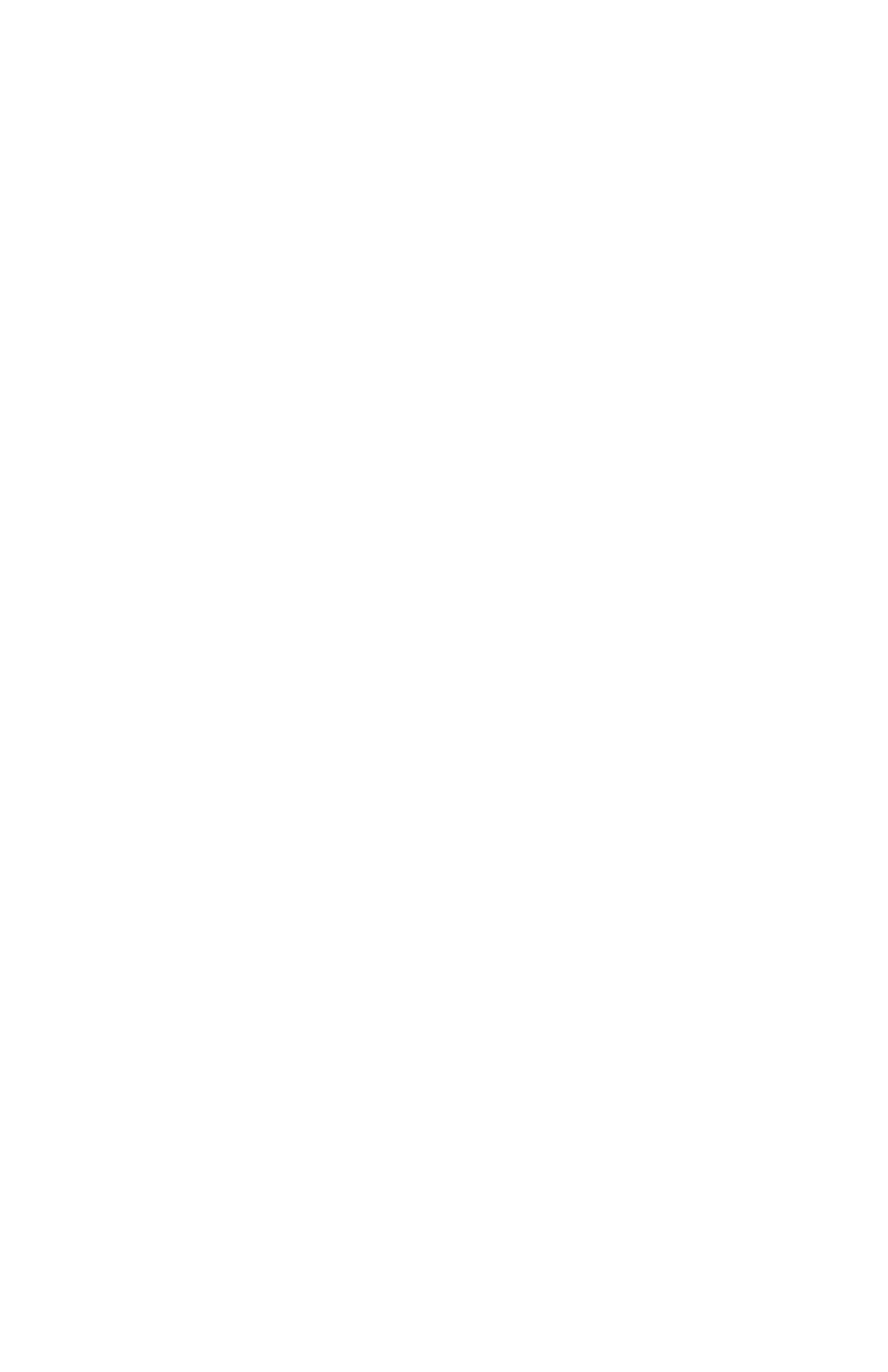## *My Neighbor*'*s Pastor is a Woman! What do I do?!?!?*

Travis Collins Spring, 2017

Unfortunately, lots of us decide what we believe (often based on what people around us believe) and then seek biblical justification for our positions. We tend to consult the Bible simply to *confirm* our assumptions, rarely allowing Scripture to *challenge* those assumptions. That was true of me for a long time regarding the role of women in the church.

In the summer of 1998, however, I decided to begin an earnest study of the topic of women in ministry and church leadership. I took several books with me when our family went to my in-laws' lake house. Early in the mornings, late at nights, and between wiffle ball games and fishing expeditions with the kids, I devoured books on the subject—books written from various viewpoints. The result of those days of study, and weeks of study to follow, was a new perspective on the matter.

I discovered, for instance, that this is not a liberal/conservative issue. Interestingly, a number of denominations considered more conservative than Baptists—Church of the Nazarene, Church of God, Free Methodists, The Salvation Army, etc.—have women as pastors. The fastest growing churches in the world are charismatic churches (generally conservative in theology), and in most charismatic churches the legitimacy of women ministers is unquestioned.

I found scholars who hold a high view of Scripture and also believe the Bible allows women to serve in ministry roles. Dan Gentry, retired professor at Southwestern Baptist Seminary, wrote an article about women in ministry, the title of which was, "Can you Believe in Inerrancy AND Equality?" In his article he answered his own question in the affirmative.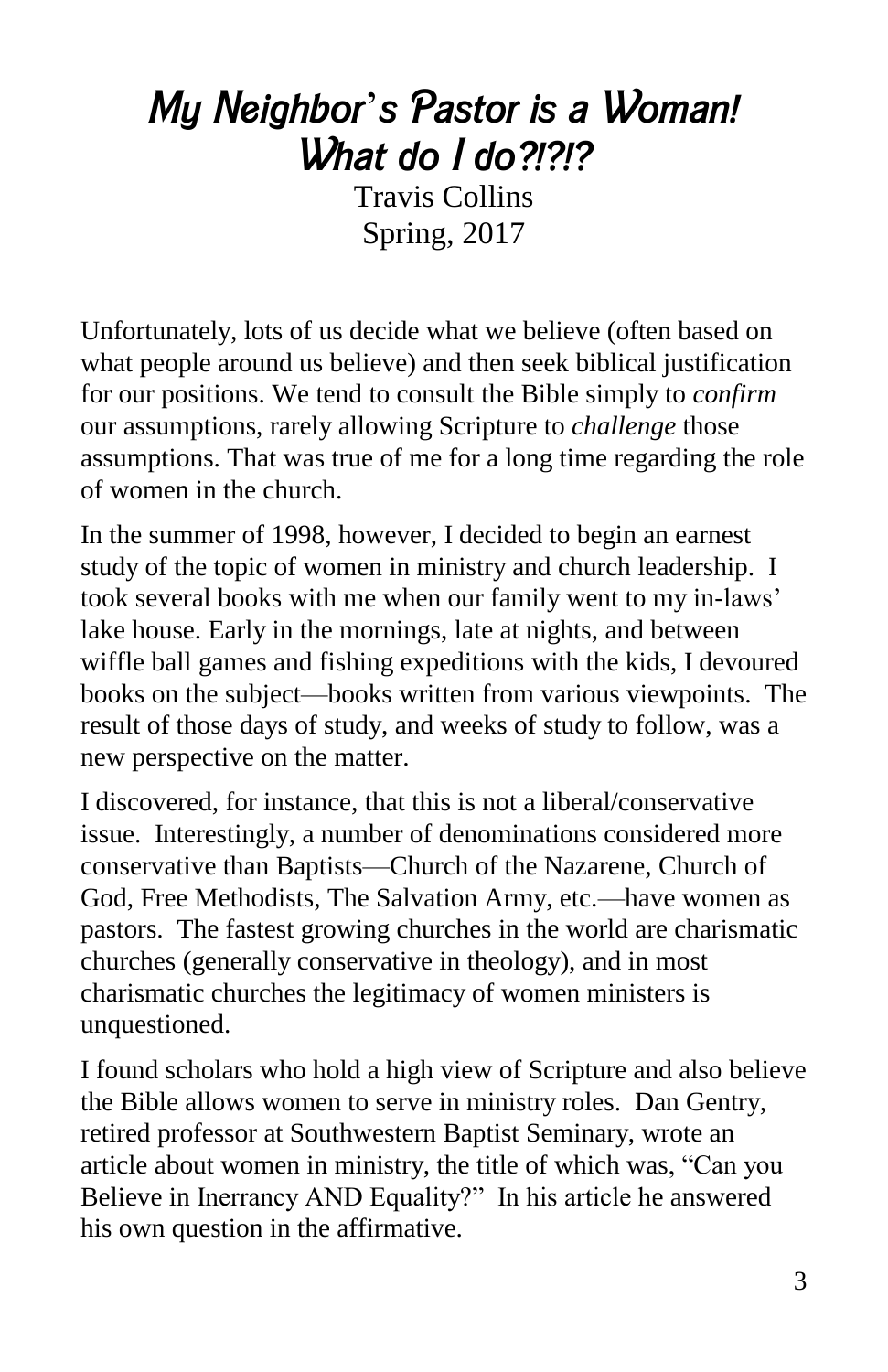I have become convinced that the role of women in the church is a matter of *interpretation* of biblical texts, not a litmus test for orthodoxy. Two Christians can agree on the authority and truthfulness of Scripture and yet disagree on the role of women in the church.

Of course, the best approach to this topic is to look at what the Bible actually says, so that's what we'll do. We will look first (and briefly) at Galatians 3:28 and ask if, perhaps, that verse is the foundational text regarding women in ministry. Then we will look at the many instances of female leaders in Scripture. Before moving to a conclusion, we will wrestle with the two primary "prohibitive" texts, 1 Timothy 2 and 1 Corinthians 14.

## Galatians 3:28

Maybe this is the most important word on the matter (and I think it is):

#### *"In Christ there is neither Jew nor Greek, slave nor free, male nor female, for you are all one in Christ Jesus" (Galatians 3:28).*

This verse often is interpreted as having to do with our spiritual standing in Christ, not with roles in the church. I certainly would concur that the passage clearly describes the level ground at the foot of the cross and reminds us that there are no barriers (including gender) to salvation. But let's consider for a few moments the possibility that this verse also has a word, maybe even a *foundational* word, to say about leadership roles.<sup>1</sup>

F. F. Bruce wrote, about Galatians 3:28, "Paul states the basic principle here; if restrictions on it are found elsewhere in the Pauline corpus, as in 1 Corinthians 14:34 or 1 Timothy 2:11ff., they are to be understood in relation to Galatians 2:28, not vice versa."<sup>ii</sup>

Let's not miss what Bruce is suggesting: We *start* with Galatians 3:28 and interpret other verses having to do with gender *in light of*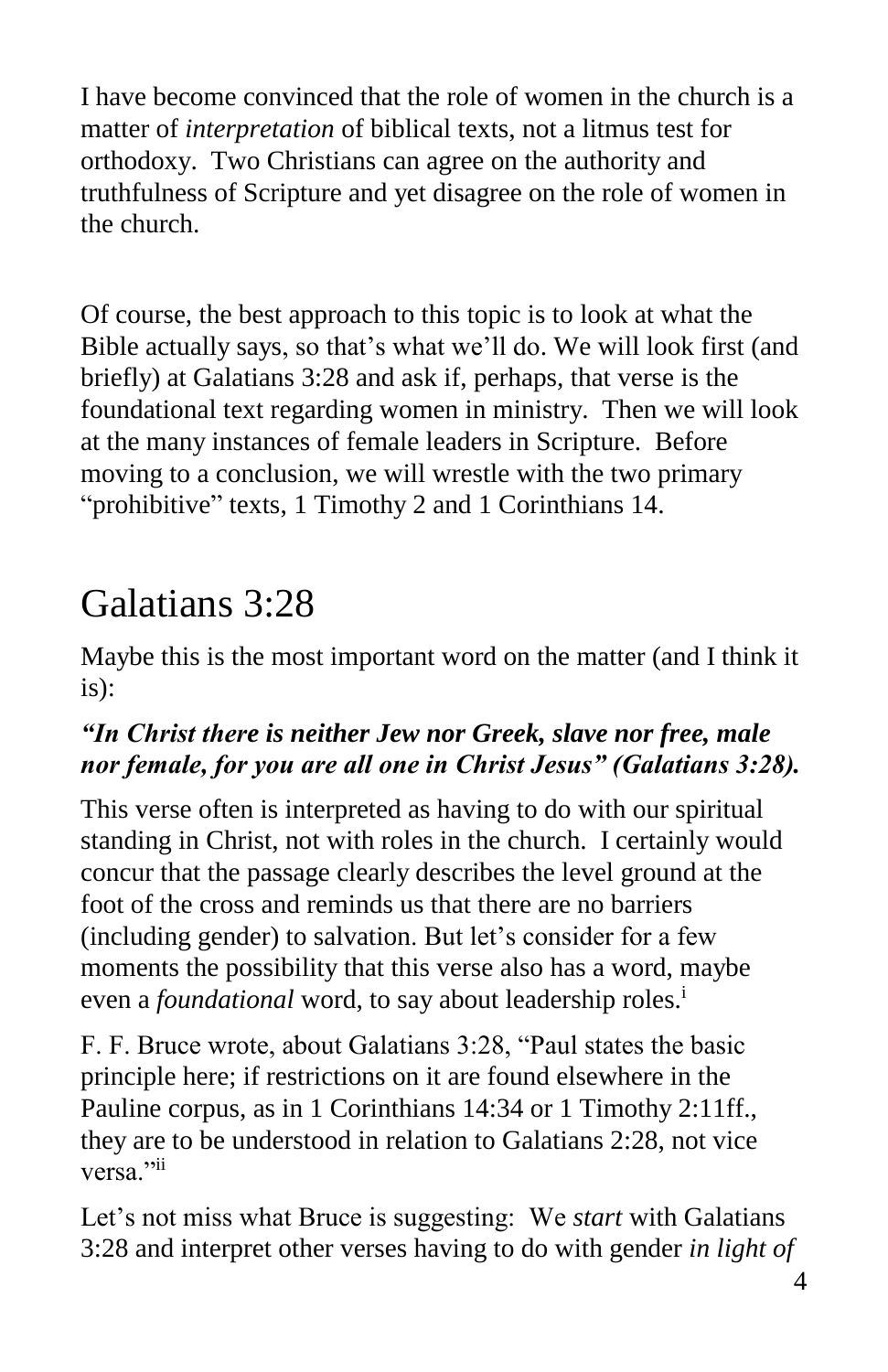Galatians 3:28. If Bruce is right, then Galatians 3:28 is the foundational, guiding statement regarding women in ministry. Other texts, such as 1 Timothy 2:11-12 and 1 Corinthians 14:34 (which we will explore below) would be "exceptions to the rule." In other words, we would follow Galatians 3:28 except in those situations in which, for distinct purposes similar to the ones reflected in 1 Timothy and 1 Corinthians, it would not be appropriate for women to be ministers. (For example, if I were going to plant a church in a Muslim city, it might be a poor strategic decision to begin with a woman minister.) $\mathbf{u}$ 

I have come to believe Galatians 3:28 is the foundational text in the discussion of the role of women in the church, and thus should guide our conversation on the topic. Not everyone, however, will be convinced of that. So, let's look at what could be even more compelling evidence for some people—the long list of female spiritual leaders in the Bible

## Women leaders in the Bible

Those who reject the idea of female church leaders and ministers have to explain why there are so many women in prominent roles on the pages of Scripture. Consider the following:

- $\triangleright$  Miriam was Moses' companion in leadership and a prophetess<sup>iv</sup> (Exodus 15:20).
- $\triangleright$  Deborah, who was known best as a Judge (the political and spiritual leader of Israel), was also "a prophetess…leading Israel at that time" (Judges 4:4).
- $\triangleright$  Huldah was a prophetess, through whom God spoke (2 Kings) 22 and 2 Chronicles 34).
- $\triangleright$  Noadiah was named as a prophetess (Nehemiah 6:14).
- $\triangleright$  Isaiah's wife was called "prophetess" (See Isaiah 8:1-3).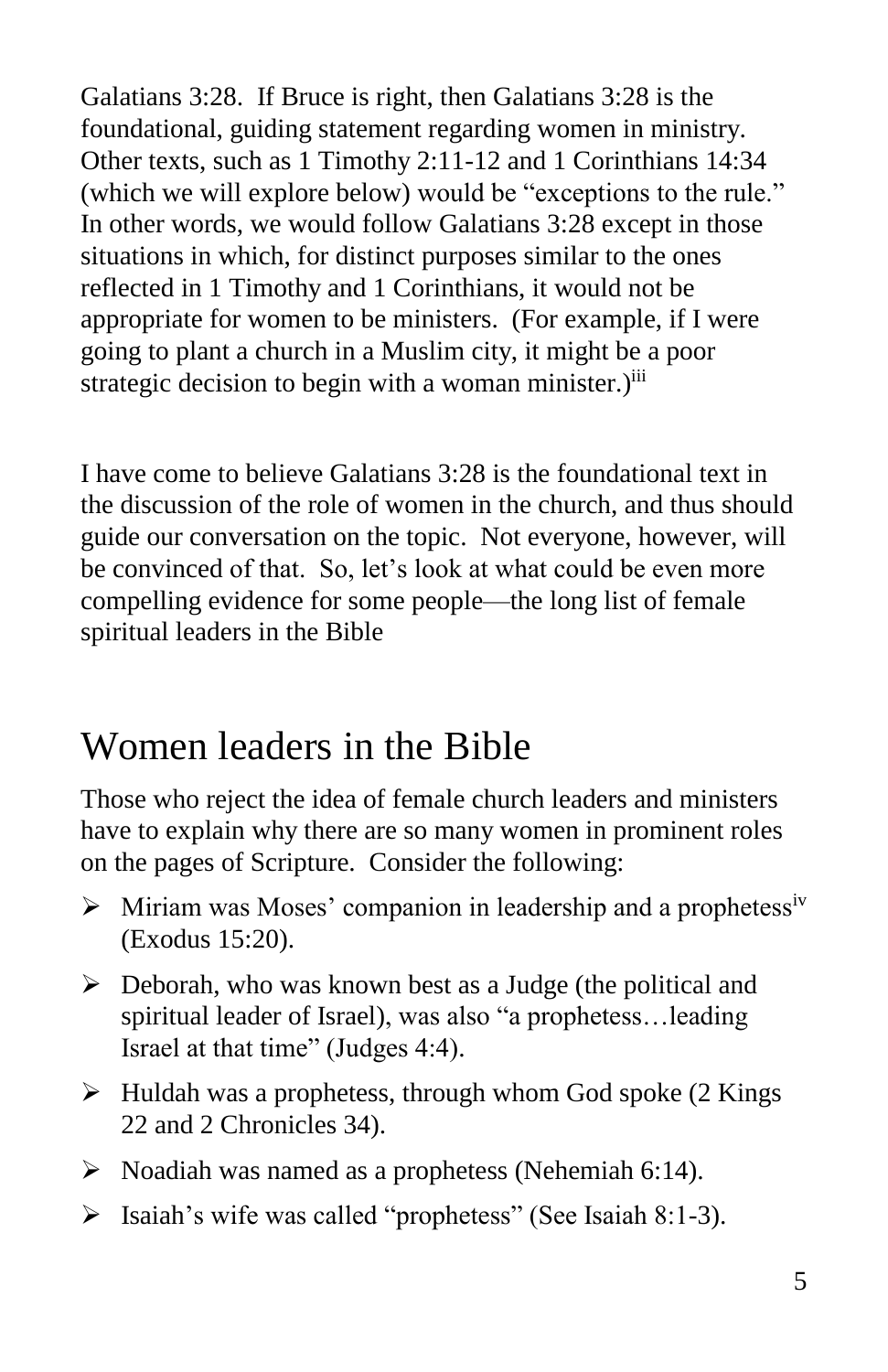Joel reported God's declaration, "I will pour out my Spirit on all people. Your sons and daughters will prophesy" (Joel 2:28).

- Luke 2:36 says, "There was also a prophet, Anna…"
- $\triangleright$  On the Day of Pentecost, Peter proclaimed God's Spirit had emerged with new power and a new role, and quoted from Joel the words, "your sons and daughters will prophesy" (Acts 2:17). He didn't say, "They will teach children's classes, or lead Bible studies." Joel's words were repeated by Peter, "Your sons *and daughters* will *prophesy"* (speak forth God's word).
- $\triangleright$  Priscilla taught Apollos, and is considered by some to have been a co-pastor with her husband, Aquilla. Paul called her a "fellow worker in Christ" (Romans16:3).
- $\triangleright$  Phillip's four daughters were prophetesses (Acts 21:9), and the folks in the early church didn't seem to be bothered in the least by that.
- $\triangleright$  Paul referred to Euodia and Syntyche as "women who have contended at my side in the cause of the gospel…my coworkers" (Philippians 4:2-3) indicating that their aid was in the proclamation of the good news, not just making finger sandwiches.

In fact, when Paul admonishes his readers to "submit to everyone who joins in the work" (1 Corinthians 16:16), the phrase "joins in the work" is the verb form of the same phrase used for Euodia and Syntyche—"co workers"—in Philippians 4:3. So Paul is encouraging his readers to submit to people like Euodia and Syntheche. These two ladies were obviously church leaders.

 $\triangleright$  Phoebe was a deacon (Romans 16:1 reads, "I commend to you our sister Phoebe, a deacon [Greek, *diakonon*] of the church in Cenchreae.") Moreover, the word *prostasis* is used to refer to Phoebe in the next verse (Romans 16:2), and that word designates some role in the management and oversight of the church. (They are to do whatever she may "need" from them.)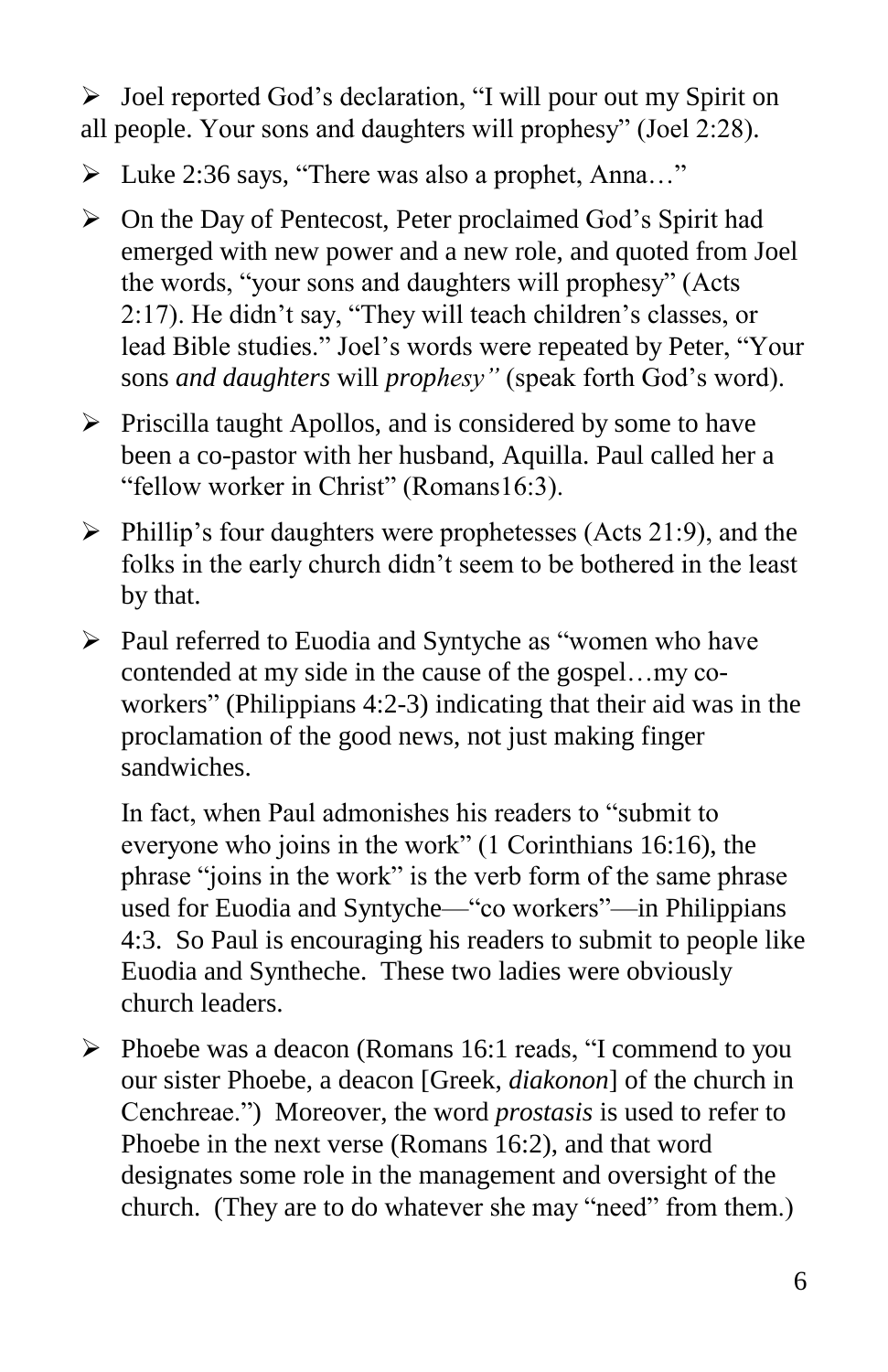- $\triangleright$  Many of the house churches are identified with women. Though the texts don't call these women "pastors," they certainly had some sort of leadership role in these house churches that perhaps didn't even have formal pastors. Those women are Apphia (Philemon 2), Nympha (Colossians 4:15), Priscilla (1 Corinthians 16:9; Romans 16:3), Lydia (Acts 16:14-15, 40 and Chloe (1 Corinthians 1:11).
- $\geq 1$  Timothy 5:1-2 reads, "Do not rebuke an older man harshly, but exhort him as if he were your father. Treat younger men as brothers, older women as mothers, and younger women as sisters, with absolute purity." The actual Greek language translated "older women" is "presbutera," the female version of *women elders*. Is Paul talking about older women (as in age) or is he talking about female elders (as a role in the church)? We can't be sure. Some argue this is indeed an affirmation of females holding the office of elder (overseers).

#### **Junia deserves special mention, for she is listed along with the apostles ("Greet Andronicus and Junia...for they are outstanding among the apostles," Romans 16:7).**

While Junia was not among the original twelve, she was a Christian leader, perhaps an itinerant missionary, with the spiritual authority that came with such a role.

Some have suggested that this is should be translated as a masculine name, Junias, but that suggestion appears to be an attempted re-writing of the text based on one's presuppositions about gender roles in the church.<sup>v</sup> Junia (female) was a common name; Junias (the male counterpart) was not. Furthermore, Origen, a second century theologian, and Chrysostom, a fourth century theologian, both spoke of Junia as a female apostle. **In short, Junia was an apostle—a female apostle. And to be named among the apostles was a big deal in the New Testament church.**vi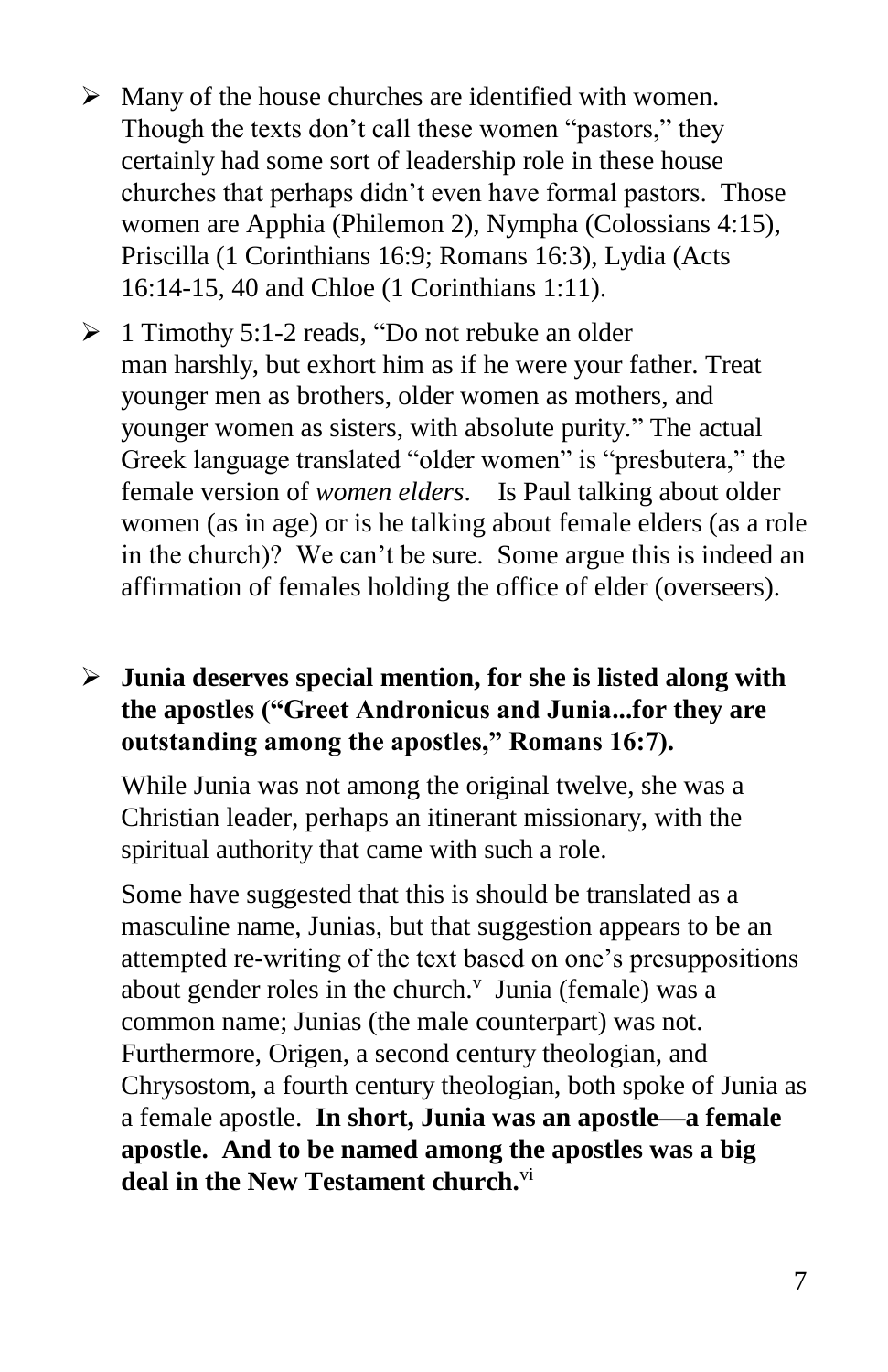## Where does the weight of the evidence point us?

The number of biblical texts that affirm women in church leadership (such as the ones we have seen here) far outnumber the texts that potentially impose restrictions on women in leadership. Why would we not assume then, that the *norm* in the Kingdom of King Jesus is that gender is not a factor in ministry? Why would we not assume that the "restrictive" texts are exceptions to the rule, and applicable only in limited contexts—contexts similar to those particular writings?

J. I. Packer is a conservative Christian scholar. He acknowledged,

*While (we cannot) claim that all the exegetical questions tackled have now been finally resolved, I think the New Testament papers in particular make it evident that the burden of proof regarding the exclusion of women from the office of teaching and ruling within the congregation now lies on those who maintain the exclusion rather than on those who challenge it. vii*

Packer's point is noteworthy: The burden of proof lies with those who would exclude women from leadership, not with those who would include them. James Brownson makes a similar point: "Those who want to insist that the Bible requires women never to exercise authority over men are forced into some striking exegetical gymnastics to account for this direct evidence of women in leadership in the New Testament texts."viii

And as Stanley Gundrey explained, "I find it easier to live with the unresolved problems of egalitarianism (gender not being a factor when it comes to leadership) than the problems of hierarchicalism (men in a hierarchical role over women)." Gundrey went on to say that the problems of hierarchicalism are so serious they "call into question the very unity of the Bible."ix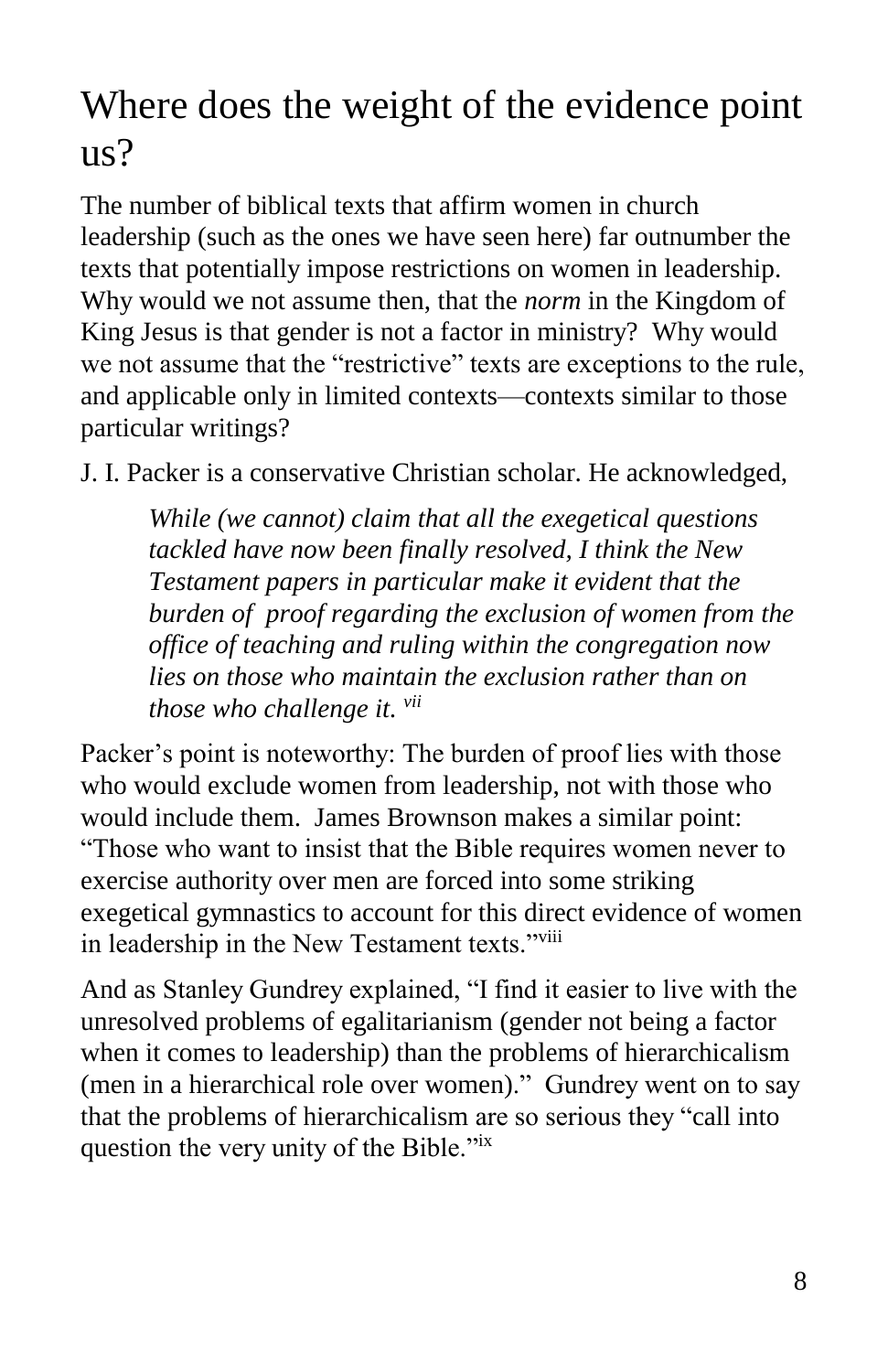#### **"Exceptions"**

There are those who would argue that, even if the female names listed above are indeed biblical examples of women ministers, they are *exceptions*. Well, let's grant that. Let's grant, for the sake of argument, that the women leaders in the Bible are exceptions. So, even if they *are* exceptions…even if the Bible speaks approvingly of even *one* female minister…even one exception rules out any blanket prohibition of women ministers, does it not?

This seems clear to me: In the Old Testament women had roles of leadership, even if they were the exceptions. With the coming of Jesus and the writing of the New Testament, women's opportunities expanded, and no longer were/are there limitations according to gender.

Leadership and ministry in the century after the New Testament included both men and women. $^x$  By 200 AD, however, church leaders were all male. The formalization of authority in bishops somehow resulted in all the bishops being men. We can only surmise why females were excluded from those roles.

## The "prohibitive" texts

Here I will deal primarily with two texts—the two passages that are believed by many to prohibit the service of women in ministry and leadership—1 Corinthians 14:34-35 and 1 Timothy 2:11-15.

Reading these two texts in isolation<sup>xi</sup> would lead one to believe women should be seen and not heard in church. But are we truly being faithful to Scripture when we take the position that females should have a subordinate, even silent, role in our congregations? I contend that the answer is "No."

It is helpful to remember that the New Testament letters were written to specific people in specific contexts. Without question, there are universal, eternal truths in the New Testament mandates, principles and guidelines that are applicable in all times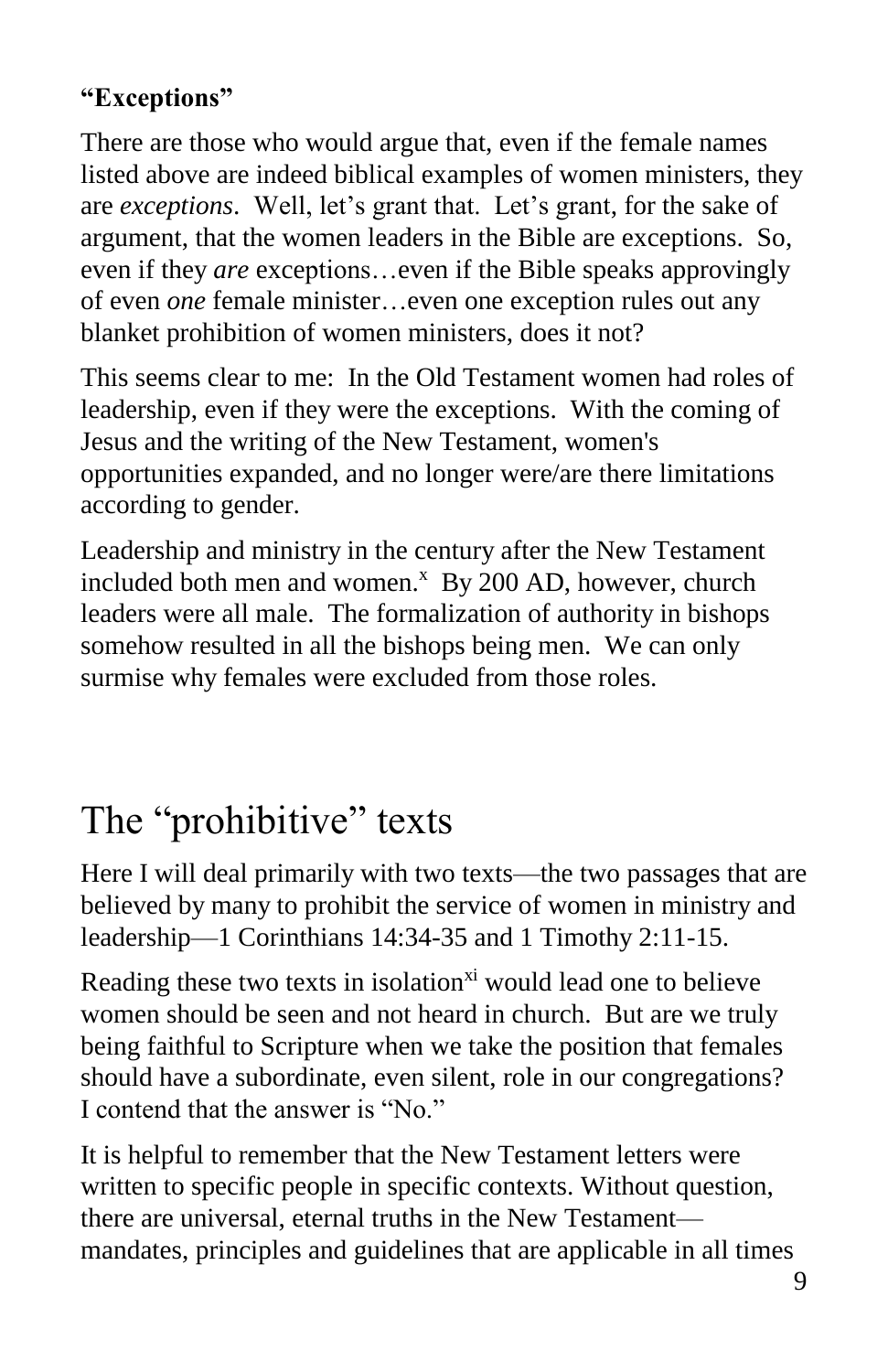and places. I want to be clear about that. Yet, some detailed instructions found in the New Testament seem to have been intended for the specific people and places to which they were written. It is helpful to remember that these words from 1 Corinthians 14 and 1 Timothy 2 might indeed have been intended as correctives for specific, problematic situations, not as universal, timeless instructions for church practice.

We must be careful here, of course, not to flippantly dismiss clear biblical guidelines by claiming that they are applicable only to the original readers and not applicable to us. Nevertheless, it is faulty scholarship to apply to our contexts words that were not *intended for* our contexts.

Regarding the "prohibitions" of women in ministry, there are several cultural realities that need to be considered. These cultural realities might not "explain away" the prohibitions, but they certainly give us cause to think.

Let's take these two texts one by one.

## **1 Corinthians 14:34-35**

*Women should remain silent in the churches. They are not allowed to speak, but must be in submission, as the Law says. If they want to inquire about something, they should ask their own husbands at home; for it is disgraceful for a woman to speak in the church.*

Did God actually inspire Paul to limit the speech of women in the Corinthian church? In all churches? If he *did* intend to tell women not to talk in the Corinthian church (and I'm not convinced he did), why would he do that? Here are some possibilities…

 Maybe Paul was concerned about "appearances"—the perception of the church by outsiders. Perhaps Paul thought a public role for women in the new church would paint the Christian movement in a bad light. For example, Judaism, the "parent" of the Christian church, did not allow women a public role in worship. Furthermore, "proper" women in the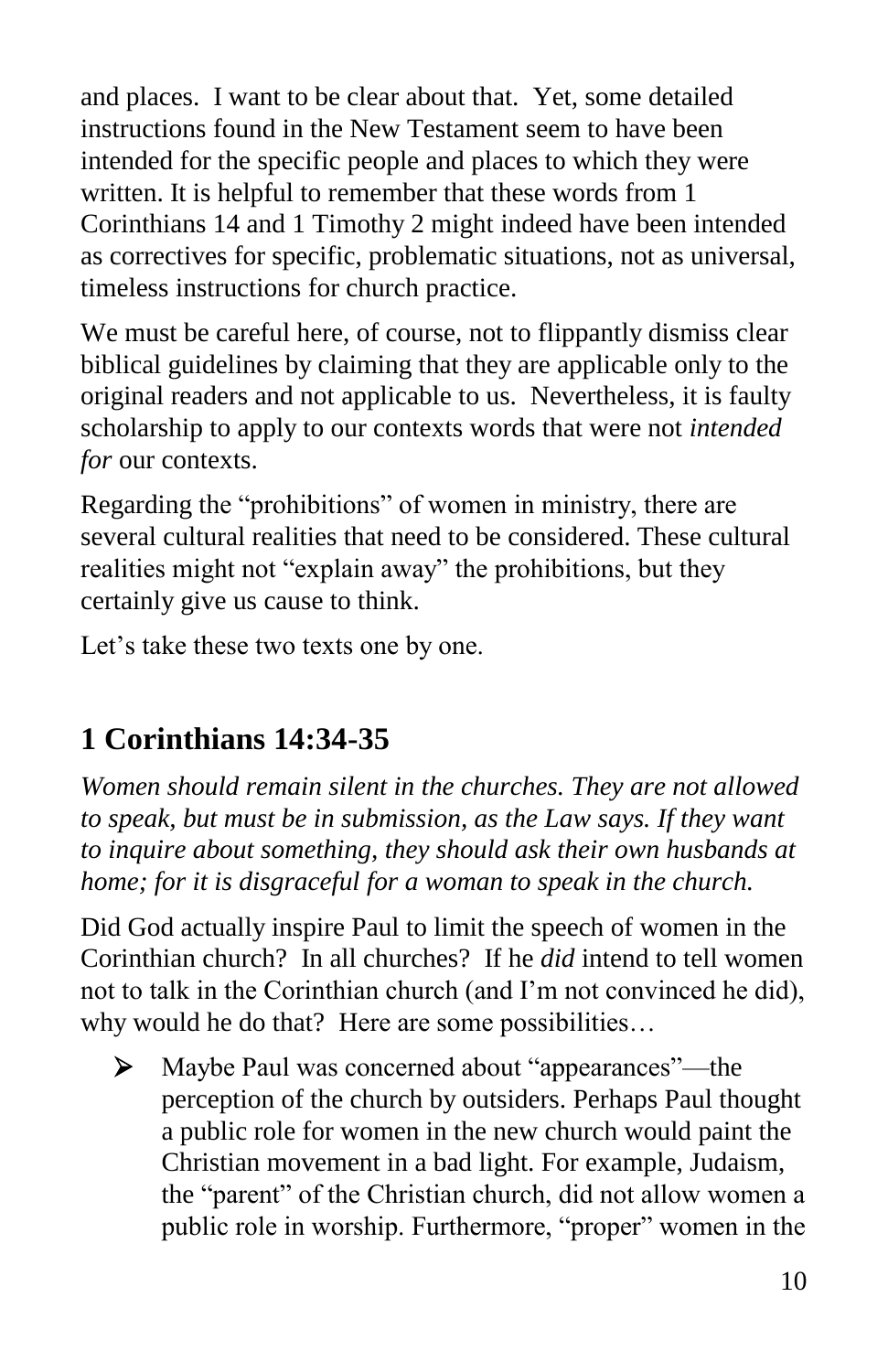Mediterranean culture were expected to be in submissive, quiet roles. Cults that had given women public roles had been criticized as appearing to advocate immorality.<sup>xii</sup>

 $\triangleright$  We must remember that the New Testament was written in the context of dramatic transition and unchartered waters. Women were granted unprecedented freedom in this new faith that came to be known as "Christian." xiii It has been suggested that the women referred to in 1 Corinthians 14 were misusing their newfound freedom in Christ. It could be that the women were the ones over-emphasizing the charismatic gifts about which Paul cautions in the first section of 1 Corinthians 14.

Perhaps the fact that Corinth was home to a number of rather wild religious movements was the background of this apparent prohibition. It could be that many new female Christians brought their rather excessive and disorderly practices into the church. Maybe it was specifically to these rowdy women, and not to all women in all congregations for all times, that Paul was speaking.

 The New Testament was written on the "frontier"—the cutting edge of the expansion of Christianity, and should be read through a missiological lens. I believe if Paul is indeed placing these restrictions on women, the restrictions are part of Paul's missions strategy of "becoming all things to all people so that we might win some" (1 Corinthians 9:20-22).

It seems to me that, at best, Paul is making accommodations to the local culture so as not to hinder the advancement of the gospel in those locales.

 $\triangleright$  Another common explanation of the restrictions Paul placed on women is that women in his day were generally far less educated than the men. (This would have been particularly true about religious education for those who had come out of Judaism.) It simply was disruptive for men to be explaining, in elementary and time-consuming discussions, matters relating to church and theology to the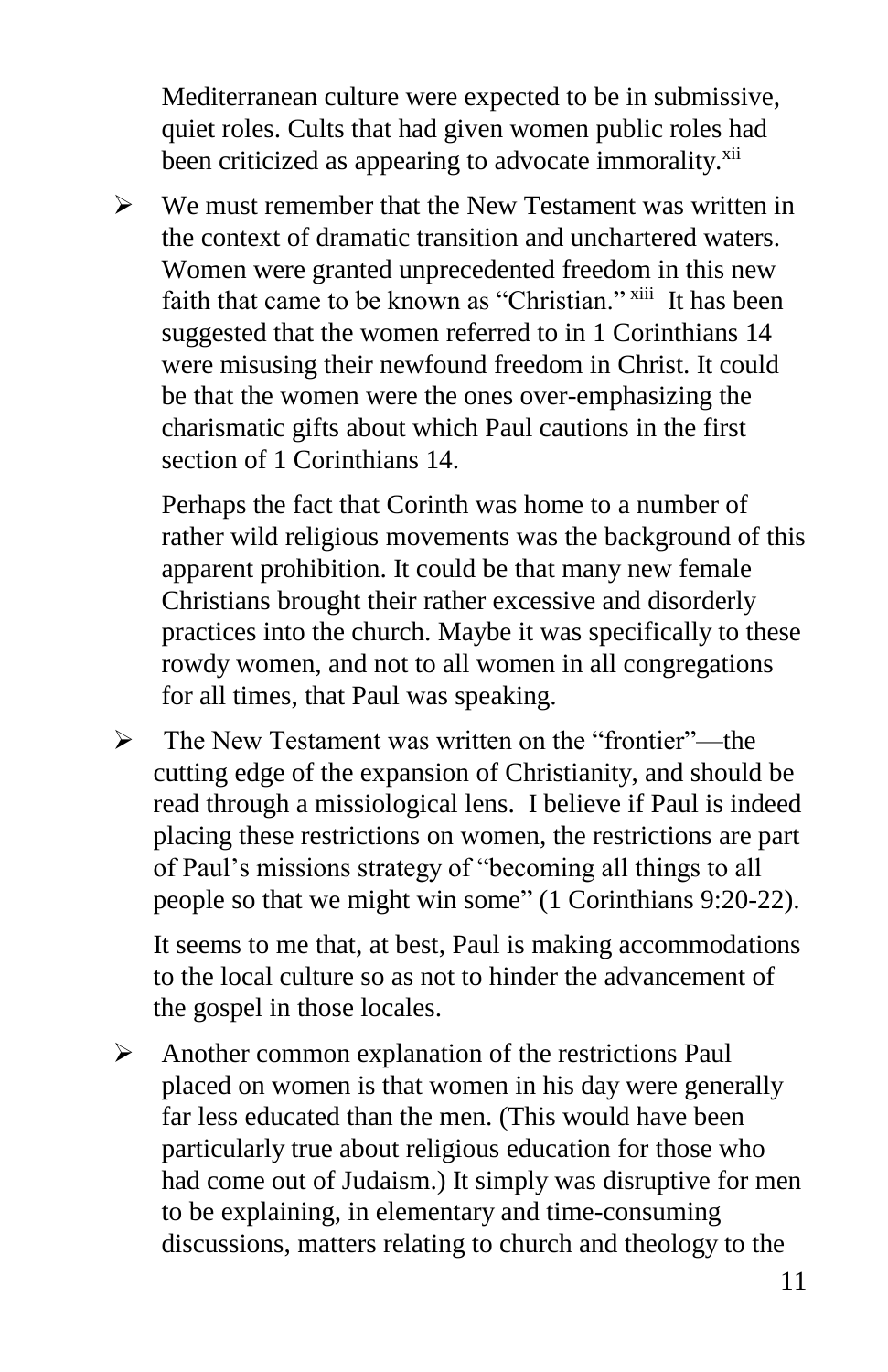women during worship services. Furthermore, women's lack of education might have made them susceptible to heresies. So maybe, although we can't say for sure, this apparent restriction on women is related to the illiterate, inquisitive and disruptive women of first century Corinth.

#### **It might be that Paul was not actually calling for women's silence in 1 Corinthians 14.**

- We know women *did* speak in New Testament churches. Even in this very letter—the First Letter to the Corinthians—Paul instructed women to cover their heads *when* (not *if*) they prayed or prophesied.
- $\triangleright$  It is interesting to see the word Paul chose here to describe the way the women in question were talking. Although he could have used other Greek words (i.e. *lego*, or *aipon*) to describe "speaking," he used the word, *laleo*, which, according to Bauer's Greek-English Lexicon, most commonly means, "chatter, babble." I'm not enough of a Greek student to make too much of this, but it is possible, and it has been suggested, that he's talking about chattering and babbling, not ordinary speech.
- $\triangleright$  It is important to interpret this text in its context. It falls in a section dealing with "order" in the church. The previous verse, verse 33, includes this statement: "God is not a God of disorder but of peace." That gives us a hint as to what will follow—words about "order." So, it is possible, maybe even likely, that Paul was not banning all speech on the part of females. Perhaps we was not at all forbidding their questions, their songs or their prayers. Rather, he might simply have been clamping down on disruptions.

So there are legitimate reasons why God, through the pen of Paul, would have limited the speech of women in the Corinthian church.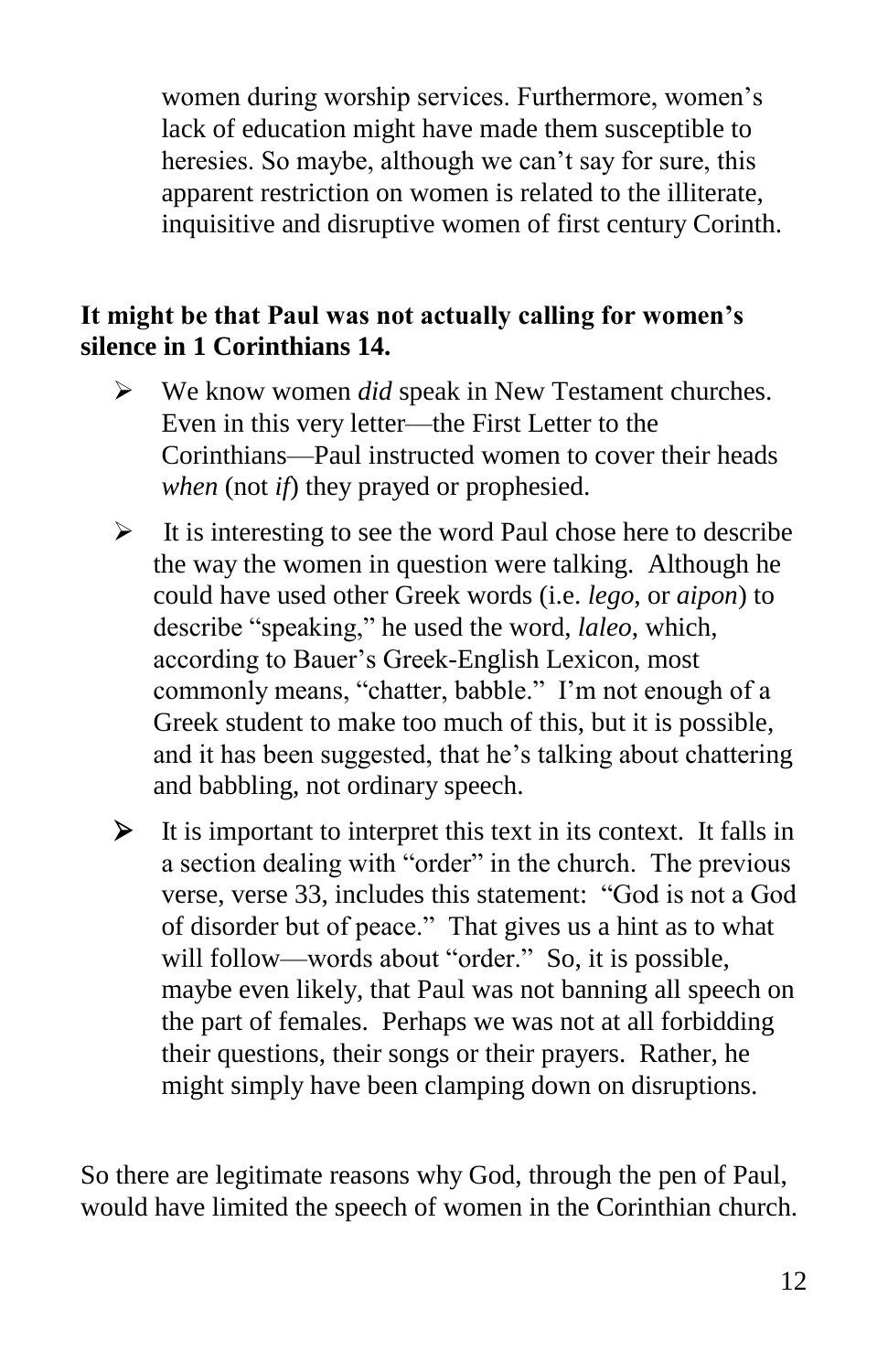One might argue that there are lots of "perhapses" and "maybes" in the section above, and I have to admit that is true. Nevertheless, one would also have to admit that there is lots of evidence mounting in favor of the interpretation that Paul was not demanding that all women in all churches be silent.

Yet there is more for us to consider…

#### **If we don't believe the Bible contradicts itself, we have to think carefully about what Paul says.**

In the  $14<sup>th</sup>$  chapter of his letter to the Corinthians, Paul seems to have instructed women to be completely silent in the churches. Yet, only three chapters earlier in that same letter, he wrote that *when* women pray or prophesy publicly they are to cover their heads (1 Corinthians 11:5), obviously giving his implicit approval to their public speaking.

Either Paul contradicts, in Chapter 14, what he wrote earlier, in Chapter 11 (something I would argue he didn't do), or there is something culturally specific about his instructions in Chapter 14.

James Plueddemann asked, "Does God's inerrant and fully inspired Bible contradict itself when it says on the one hand that women should keep silent in church (1 Corinthians 14:34), while on the other hand that they should cover their heads when they prophesy?  $(11:5)$ ?"<sup>xiv</sup> Pluedemann clearly believes the answer is "No," and I believe Pluedemann is right.

It is worth noting that many scholars believe 1 Corinthians 14:34- 35 actually reflects a quote taken from an earlier letter written to Paul from the church in Corinth (see 1 Corinthians 7:1). In other words, some people believe Paul was simply quoting something written to him from the Corinthian church members, not issuing a directive.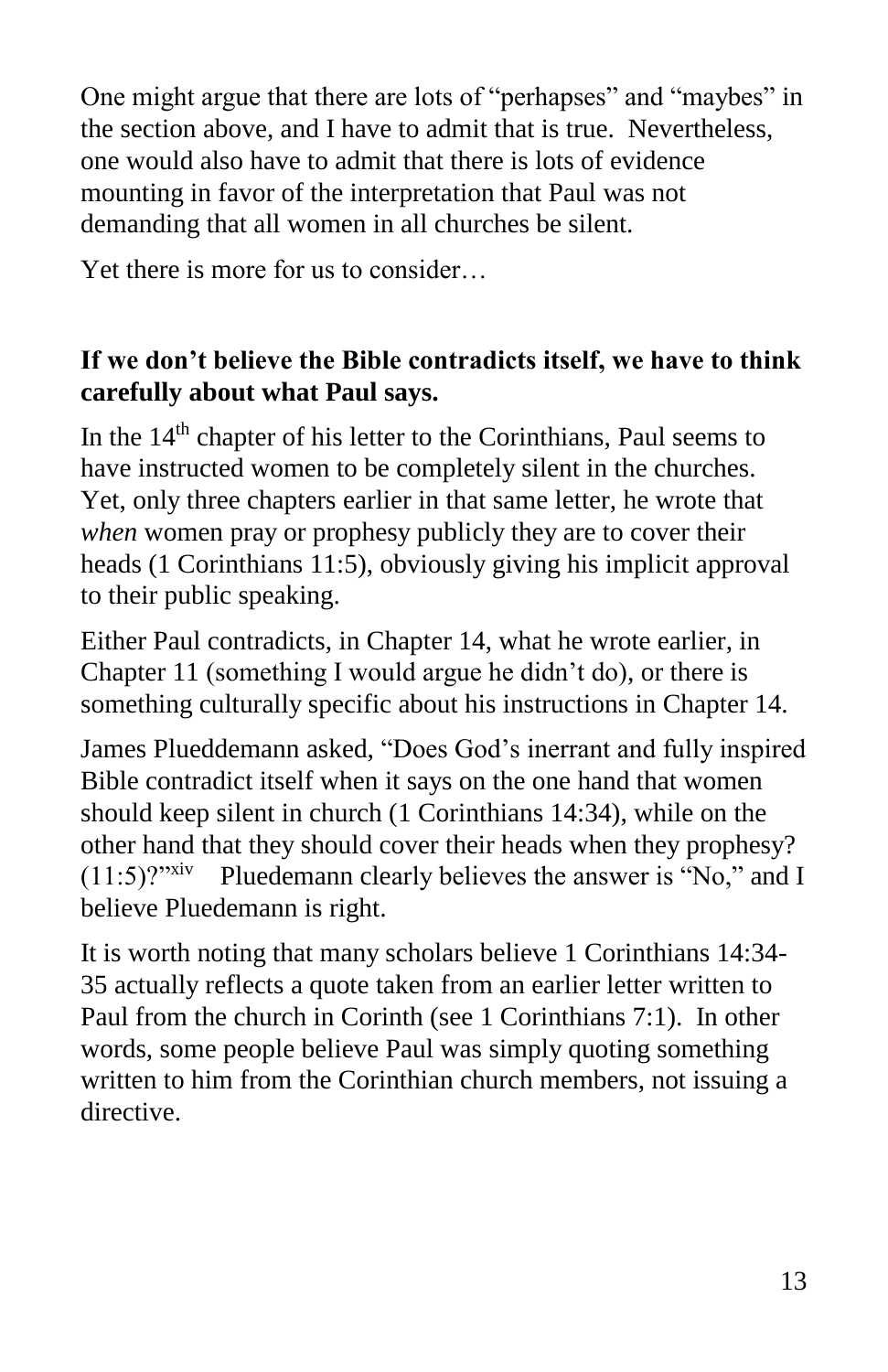In light of the evidence, it appears to me that 1 Corinthians 14 is not a very helpful text if one is looking for unqualified support for keeping women out of ministry and leadership.

### **1 Timothy 2:11-15**

*A woman should learn in quietness and full submission. I do not permit a woman to teach or to have authority over a man; she must be quiet. For Adam was formed first, then Eve. And Adam was not the one deceived; it was the woman who was deceived and became a sinner. But women] will be saved through childbearing—if they continue in faith, love and holiness with propriety.*

Bill Self was right in observing that dealing with this second chapter of Timothy "is like trying to untangle barbed wire." Within that passage are found significant challenges, including the following:

- $\triangleright$  Verse 11, first of all, would have been shocking to many readers. In Paul's world, women were not generally allowed to learn. So to promote the education of women at all was somewhat revolutionary. But, beyond that, he says they should learn in quietness and full submission.
- The word used here for "quiet" (verses 11 & 12) is *hesuchia*. In Bauer's Greek-English Lexicon the first definition listed for *hesuchia* is "quietness, rest." Bauer's goes on to explain that *hesuchia* refers to "peace and harmony," and an "undisturbed life." I don't know enough about Greek to make the argument, but one might suppose that in verse 11 he was talking about their right to study undisturbed, rather than instructing the women to just sit down and listen.
- $\triangleright$  In verse 12, the phrase, "to have authority over" (Greek, *authentein*) is somewhat confusing. The usual Greek word for "to have authority over," is *exousia.* Here, however, Paul uses a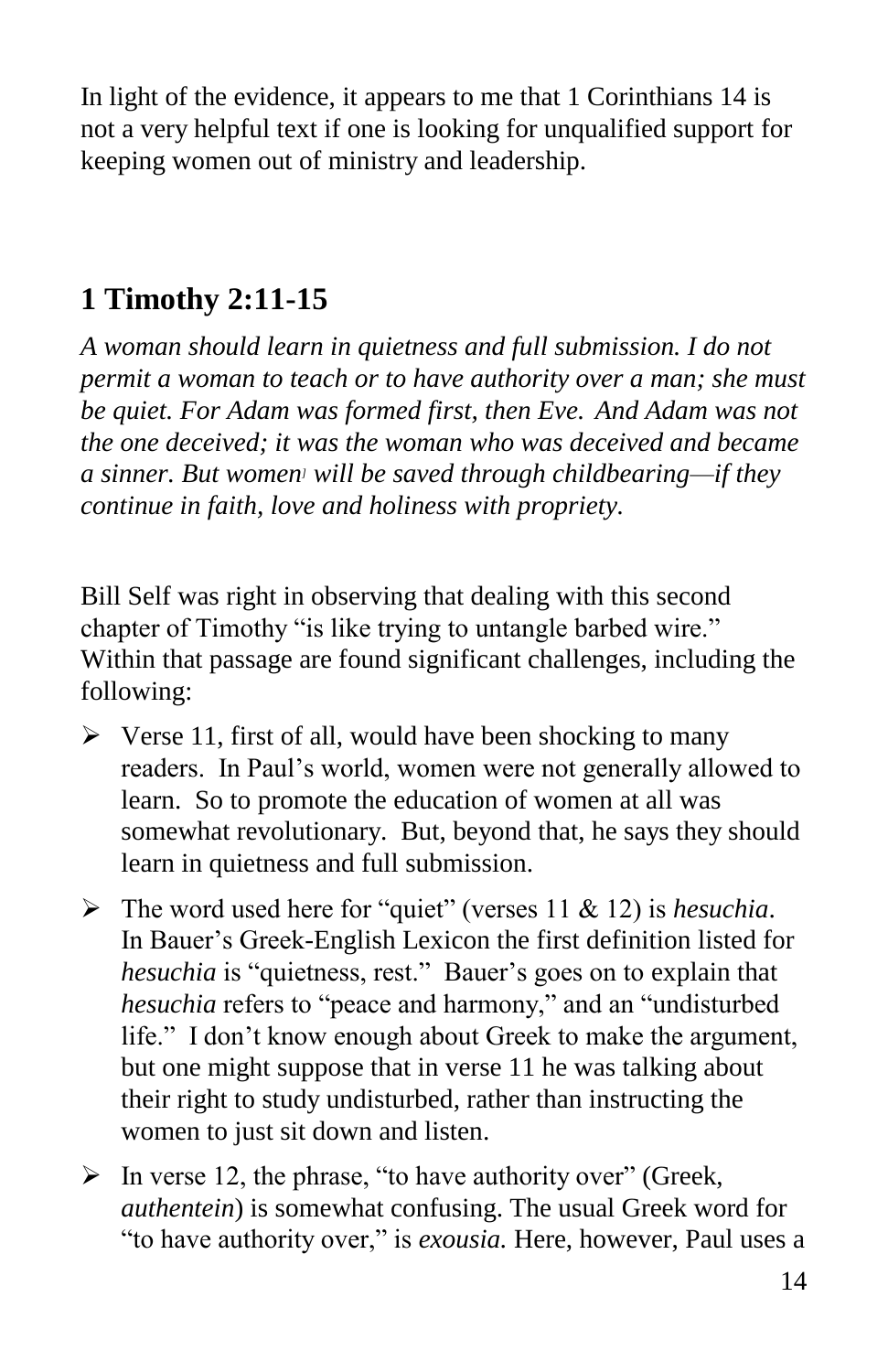very rare Greek word—*authentein.* I understand that in the Greek language the word *authentein* was most often used in a negative sense—as in one who is domineering, or seizing a leadership role by inappropriate means. *Authentein* is translated in Bauer's Greek-English Lexicon as "to have authority, to domineer over someone," and perhaps it was against browbeating and authoritarianism, not female leadership, that Paul was writing.<sup>xv</sup>

 $\triangleright$  One of the oddities of this text is Paul's statement about Adam being created first and Eve being the one deceived. Perhaps it was the local (Ephesian) form of Gnosticism that required this statement. According to Kevin Conner,

*"Ephesus was the world centre of paganism governed spiritually by the female deity Artemis whom the Romans called Diana. The cult of Artemis taught the superiority of the female and advocated female domination of the male…Also present in Ephesus was a contingent of Jewish gnostics…Gnosticism taught that Eve was the originator of life.xvi*

Conner stated further*: "Paul sets the creation order aright, refuting the Gnostics and the cult of Diana, who claimed that Eve was the originator of man, that woman was created first, and that man is of the woman and is therefore dependent upon, and inferior to, her."xvii*

Had those pagan ideas influenced some of the new Christian women in the church? It is certainly conceivable that they had, and likewise conceivable that it was against a radical brand of feminism, not the responsible exercise of leadership, that Paul was warning.

 $\triangleright$  If we are going to interpret verses 11 - 12 literally, then do we not also have to interpret verse 15 literally? After all, only three verses separate these statements. In verse 15 we read, "But women will be saved through childbearing—if they continue in faith, love and holiness with propriety." Candidly, I don't know how to interpret verse 15. Do you? So, how can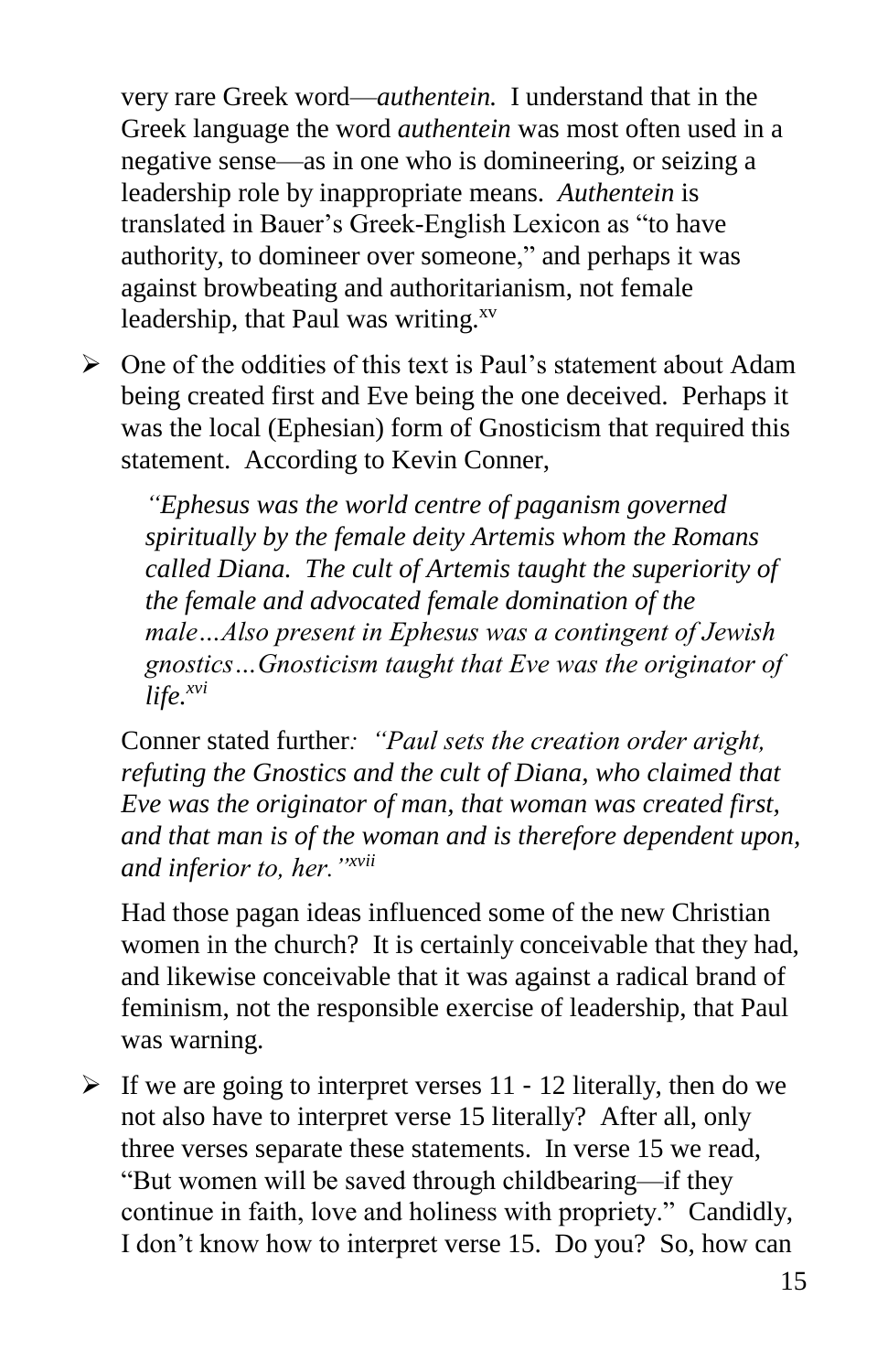we be so sure we know how to interpret a phrase about women and authority that occurs in the same paragraph?

And what about the verses that precede verses 11-12? In verses 9-10 we read that women should not braid their hair or wear gold or pearls or expensive clothes! Do we not take that literally? Maybe it goes like this:

Verses  $9-10 =$  Not literal; Verses  $11-12 =$  Literal; Verses 13- $15 = Not Literal.$ 

Is that a sound method of biblical interpretation? I think not.

In summary, why would we not assume that this entire section of Paul's letter to Timothy is shaped by its cultural context? Why would we assume that only the instructions about fashion are applicable only to the immediate hearers of this letter? Why wouldn't we assume that the instructions about women's roles in church are shaped by the context as well?

Again, how can the command to remain silent be reconciled with the obvious public instances of women praying and prophesying in other New Testament texts? I don't see how they can. Therefore I do not find in 1 Timothy 2 justification for limiting the role of women in church.

### **Summary of the "prohibitive" texts**

We can see, then, that there are lots of questions surrounding these two "prohibitive" texts. Was Paul, for example, really telling the women to be silent? Or was he, rather, telling them not to babble and not to disrupt the worship?

Or, if Paul *was* telling the women to be silent, and if he was telling them not to take leadership roles, was he laying down a mandate for all churches for all times? Or was he, rather, giving instructions only to those original readers because of their unique situations?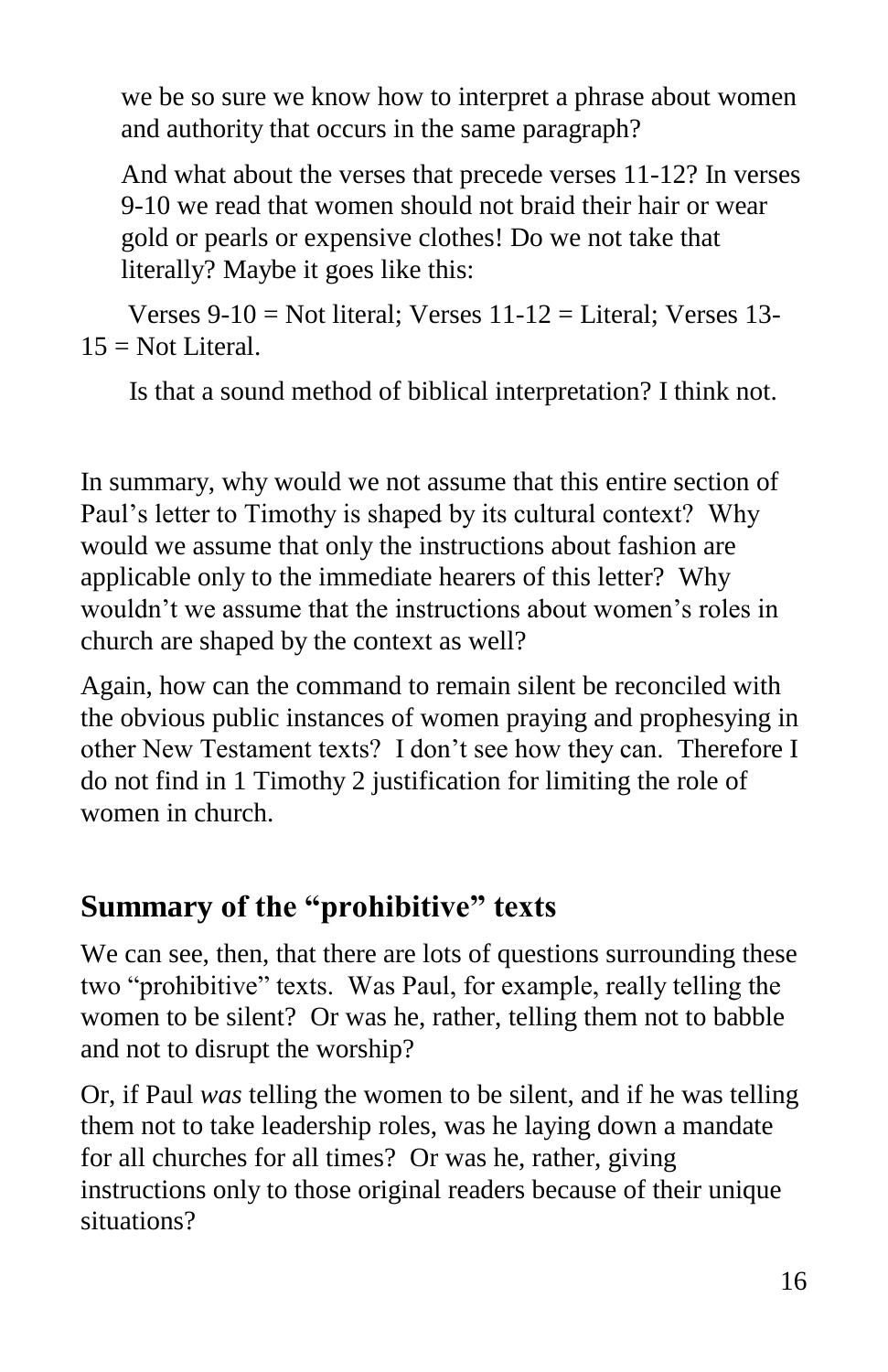It seems to me that any restrictions Paul might have placed on the women in Ephesus and Corinth are not strictly applicable in all contexts. I believe any potential restrictions were intended for those particular places and that particular time.

Yet I have to acknowledge that this approach—considering the context and the overall flow of the New Testament—is fraught with danger. If we are not careful, we will wrongfully dismiss biblical truths as not applicable to us purely because they were written in another place and time. In fact, I believe people have done that in regards to some hot button moral issues of our day and I have been critical of that.

It is far too easy to dismiss hard teachings as merely pertinent to a distant context and not applicable today. It is far too easy to assume that the biblical writers "really" meant what we *hope* they meant so as not to challenge our preconceived notions.

All that being said, it is my conviction that, in this case, the Bible's restrictive words about women's roles in church really are shaped by the culture of the particular texts. Thus I believe that if, indeed, the New Testament places limits on women those limits are suitable only in those particular settings, not universally applicable. I believe that conclusion is based on a careful, honest reading of the New Testament.

While someone might offer answers to all these questions I've raised about the "prohibitive" texts, the abundance of these ambiguous issues ought to cause us to think twice about stubborn positions.

Moreover, not only are there complications in interpreting these "prohibitive" verses; there are multiple examples in the pages of Scripture of women in positions of spiritual leadership!

It seems wrong to take intolerant stands on the issue of women in ministry based on one's interpretation of difficult texts, particularly if that interpretation is simply a reflection of one's assumptions. It appears to me that when we look at Paul's writings through the lens of his culture and compare "prohibitive" texts to the overall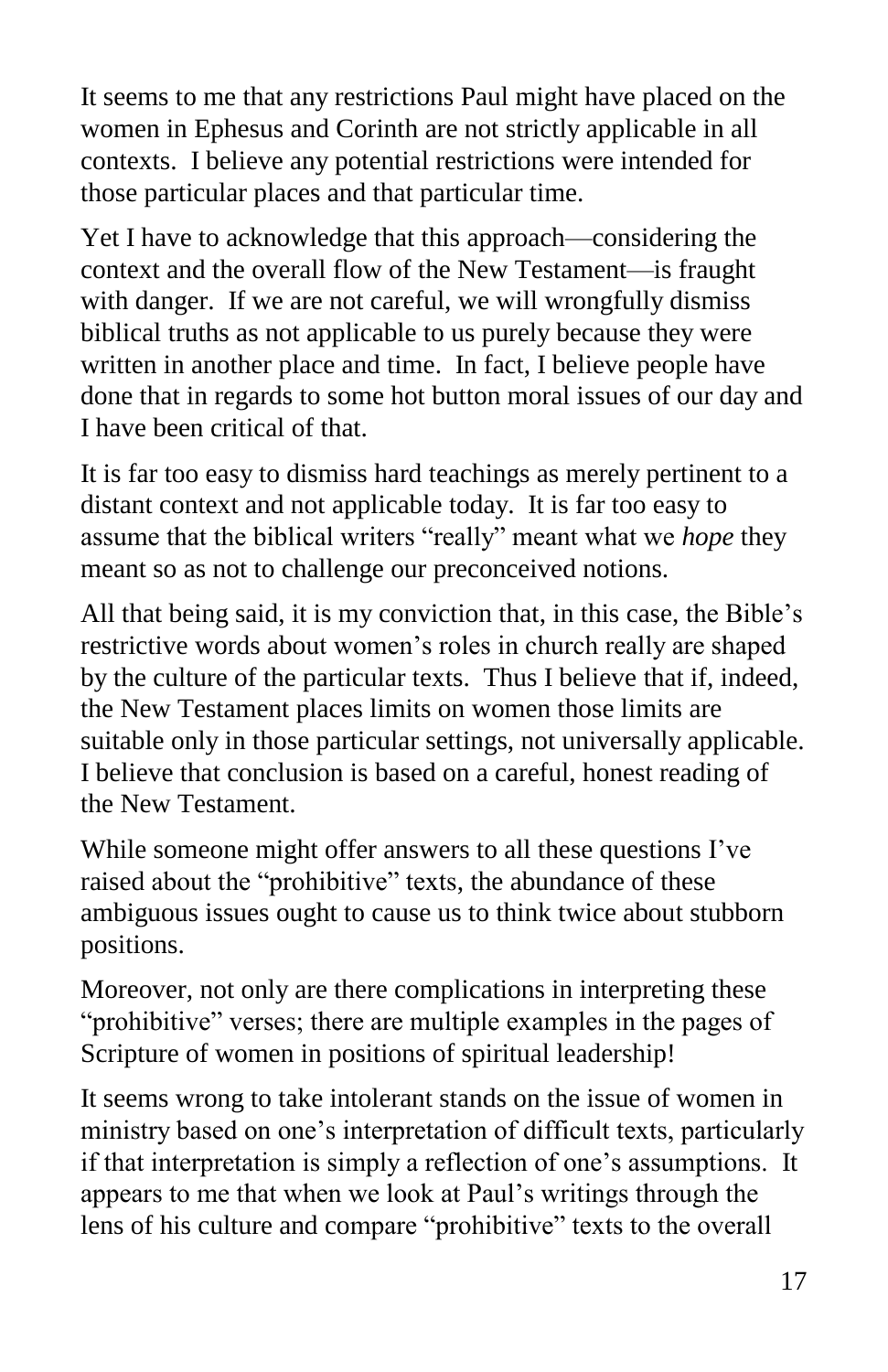flow of the New Testament, we cannot restrict women from roles of ministry and leadership.

## "But what about…?"

In addition to these two so-called prohibitive texts, there are other biblical teachings that must be addressed before we declare that the Bible allows women to exercise church leadership.

#### **"What about women as 'helpers' to men?"**

*"God recognized that it was not good for man to be alone, and so he created woman—a helper (ezer, Hebrew) suitable for him" (Genesis 2:18).* 

It is easy to see how one might read Genesis 2:18 and assume women are intended to be subordinate, in assistant-type roles, in relation to men. However, this is one of the many examples in which the Bible interprets the Bible. In other pages of Scripture, you see, the Hebrew word *ezer*, the word translated "helper" ("helpmeet in KJV) is used to describe God Himself!

Here are three examples: Exodus 18:4 *…and the other was named Eliezer, for he said, "My father's God was my helper; he saved me from the sword of Pharaoh."*

Psalm 40:17 *But as for me, I am poor and needy; may the Lord think of me. You are my help* (ezer) *and my deliverer; you are my God, do not delay.*

Psalm 33:20 *We wait in hope for the LORD; he is our help* (ezer) *and our shield.*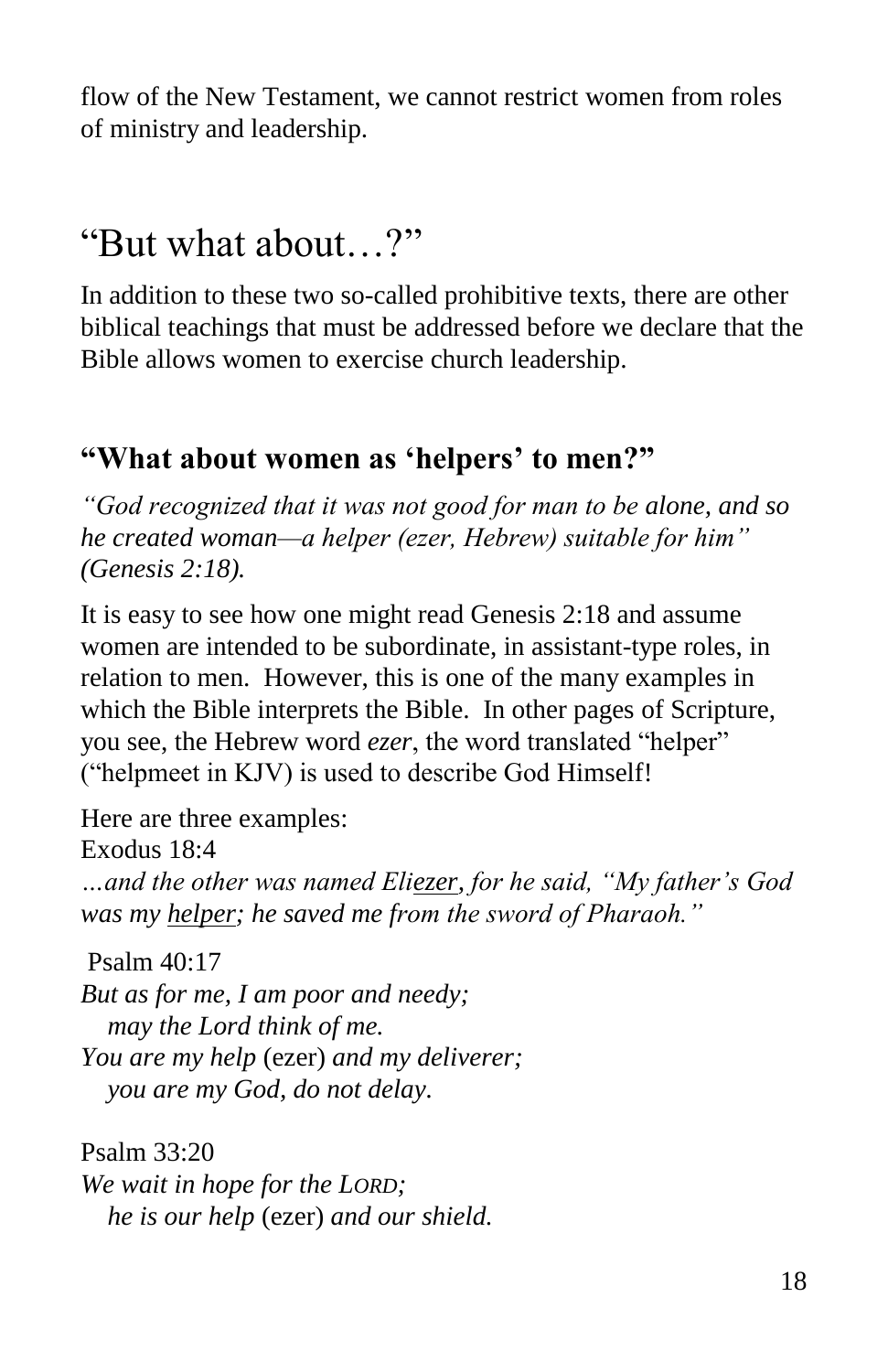*Ezer*, then, describes the one who has the power to aid another. Thus, the image in Genesis is not that of man needing a subordinate assistant, but of man being such a helpless creature he had to have the support of a woman!

#### **What about the "complementary" roles of men and women rooted in the creation story?** Don't those roles represent God's intentions that males be in leadership?

Well, let's take another look at the creation story. In fact, in Genesis' earliest description of man and woman they are equals in every way—co-leaders, under God, of the created order. Then came the fall and a re-ordering of things. After the fall God said to Eve, as quoted in Genesis 3:16, "I will intensify your labor pains; you will bear children in anguish. Your desire will be for your husband, yet he will rule over you." (Let's ignore the temptation here to try and figure out what God meant by introducing pain into childbirth, and stick with our topic of husbands and wives and who is in submission to whom.)

So *after the fall* there is a re-ordering of roles between husbands and wives. But note that 1) the pages of the Old Testament contain stories of Deborah, Miriam, Huldah and others who were spiritual leaders, so God did not strictly prohibit women's leadership even under the Old Covenant; and 2) Immediately after the fall God began the work of redeeming fallen creation. That work of redemption came to its climax in the coming of Jesus, the Christ. In Jesus there comes a new day, a day in which there is no longer male and female in God's eyes (Galatians 3:28).<sup>xviii</sup>

I cannot explain why God re-ordered the roles of husbands and wives after the fall. Nevertheless, I believe God's ideal is that people serve Him according to their callings and giftings, regardless of their gender.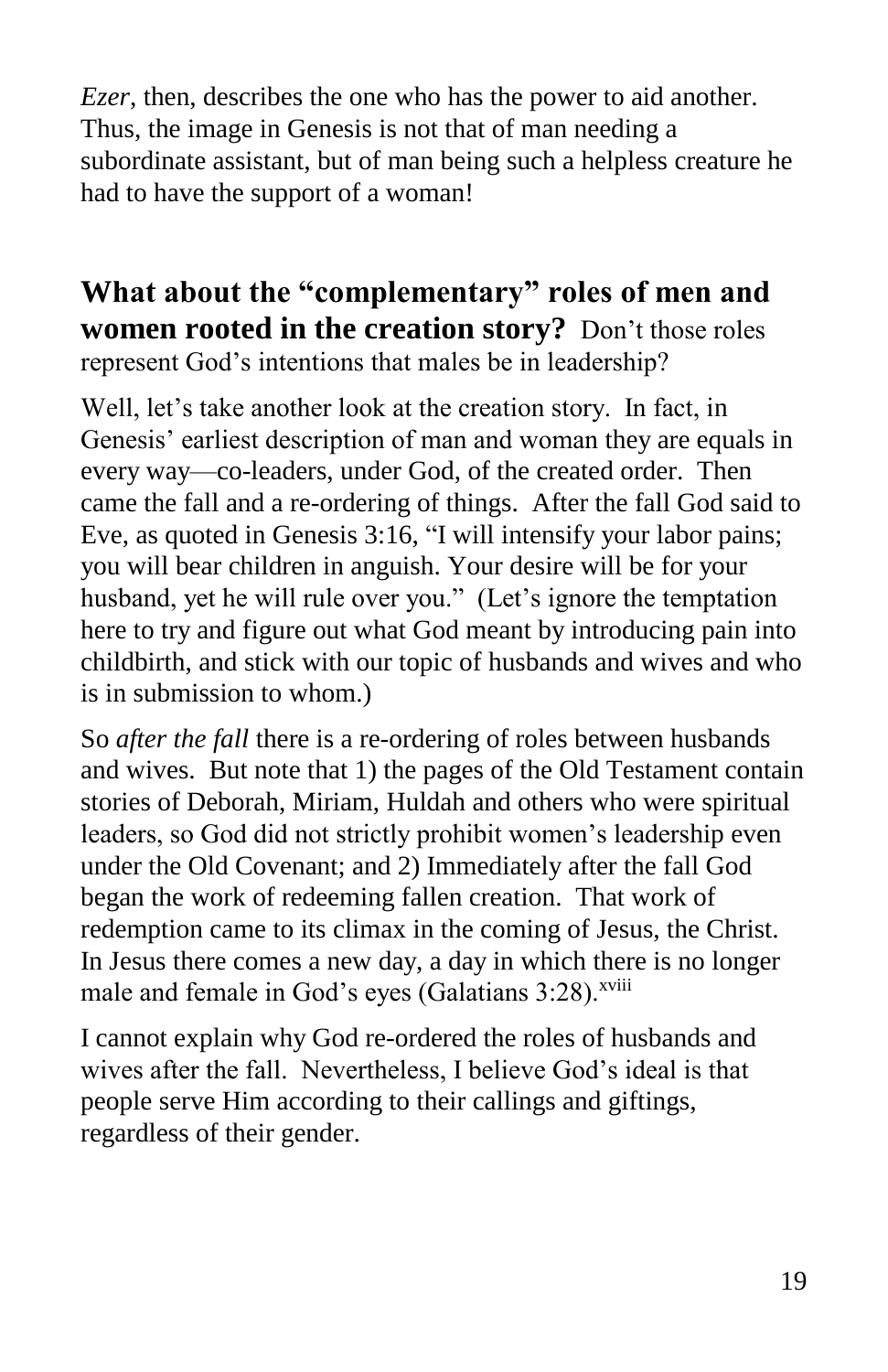### **What about the man as head of the house? Doesn't that imply that males should have authority in the church as well?**

I can neither ignore nor fully understand what the Bible says about the roles of husband and wife, and the impact of those potential roles on the question of women in ministry.

So, what about the husband as the head of the house? Let's look at two verses.

*Ephesians 5:23, "The husband is the head of the wife as Christ is the head of the church, his body, of which he is the Savior."*

*1 Corinthians 11:3, "But I want you to realize that the head of every man is Christ, and the head of the woman is man, and the head of Christ is God."*

People who understand Greek a lot better than I do wrestle with the meaning of *kephale*, most often translated "head" in the New Testament. There is broad consensus that *kephale* does not mean "boss." Some believe it should be translated "source," as in the beginning of a trail or river. Those who support the idea of "source" sometimes point to Adam being the first one created and Eve coming from his "rib." Another common translation of *kephale* is "honored" or "prominent," which would make sense given the patriarchal, male-dominated culture of the biblical era.

Of course the inclusion of Jesus as "head" of the church does imply leadership, and I don't know how exactly that figures into the discussion of the role of husbands and wives.

Ron Sider believes we cannot equate the role of Christ as "head" with the role of the husband as "head": Sider suggests, "In short, there are many, many ways that the headship of Christ over the church is different from the headship of the husband. Therefore, we dare not assume that ruling and governing are part of the meaning of the husband as head unless the text explicitly says that."xix

Yet, as much as I would like to declare that Sider's statement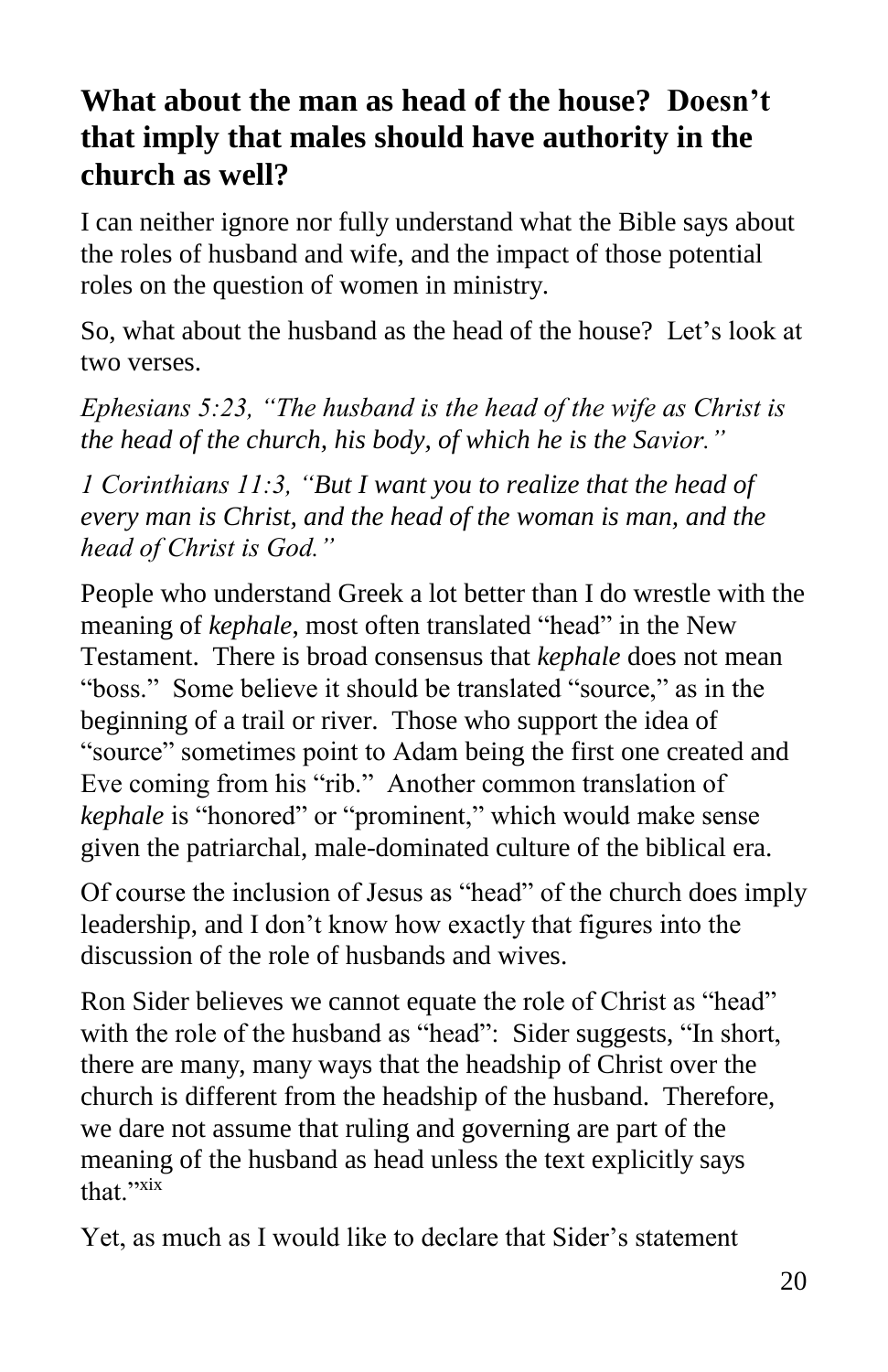settles the issue, it does not—at least not for me. I have to acknowledge that this question of male "headship" is a topic about which I have not achieved sufficient understanding.

### **What about women being in submission?**

Ephesians 5:21-25 reads,

21 *Submit to one another out of reverence for Christ.* 

22 *Wives, (submit) to your husbands as to the Lord. For the husband is the head of the wife as Christ is the head of the church, his body, of which he is the Savior.* 

23 *Now as the church submits to Christ, so also wives should submit to their husbands in everything.* 

25 *Husbands, love your wives, just as Christ loved the church and gave himself up for her.*

The verb "submit" does not appear in the original Greek in Ephesians 5:22. We have to go back to verse 21 to find the verb. So the two verses together read, literally, something like this: "Submit to one another out of reverence for Christ. Wives, to your husbands as to the Lord." Don't miss that: the submission of the wife appears in the middle of the idea of *mutual* submission. According to Ephesians 5, then, the spiritual discipline of leadership in a Christian marriage is not for wives only.

Yet in Colossians 3:18 and 2 Peter 3:1 wives are told to submit to their husbands without reference to the "mutual submission" made so clear in Ephesians 5. So, while these three texts are very similar, the Colossians and 2 Peter passages do not seem to be as egalitarian in tone as the Ephesians 5 passage.

Frankly, I haven't figured all this out. In our marriage, Keri and I haven't ever had to have that conversation. Let's just say that if I do have the privilege of leadership, I've never had to exercise it in more than three decades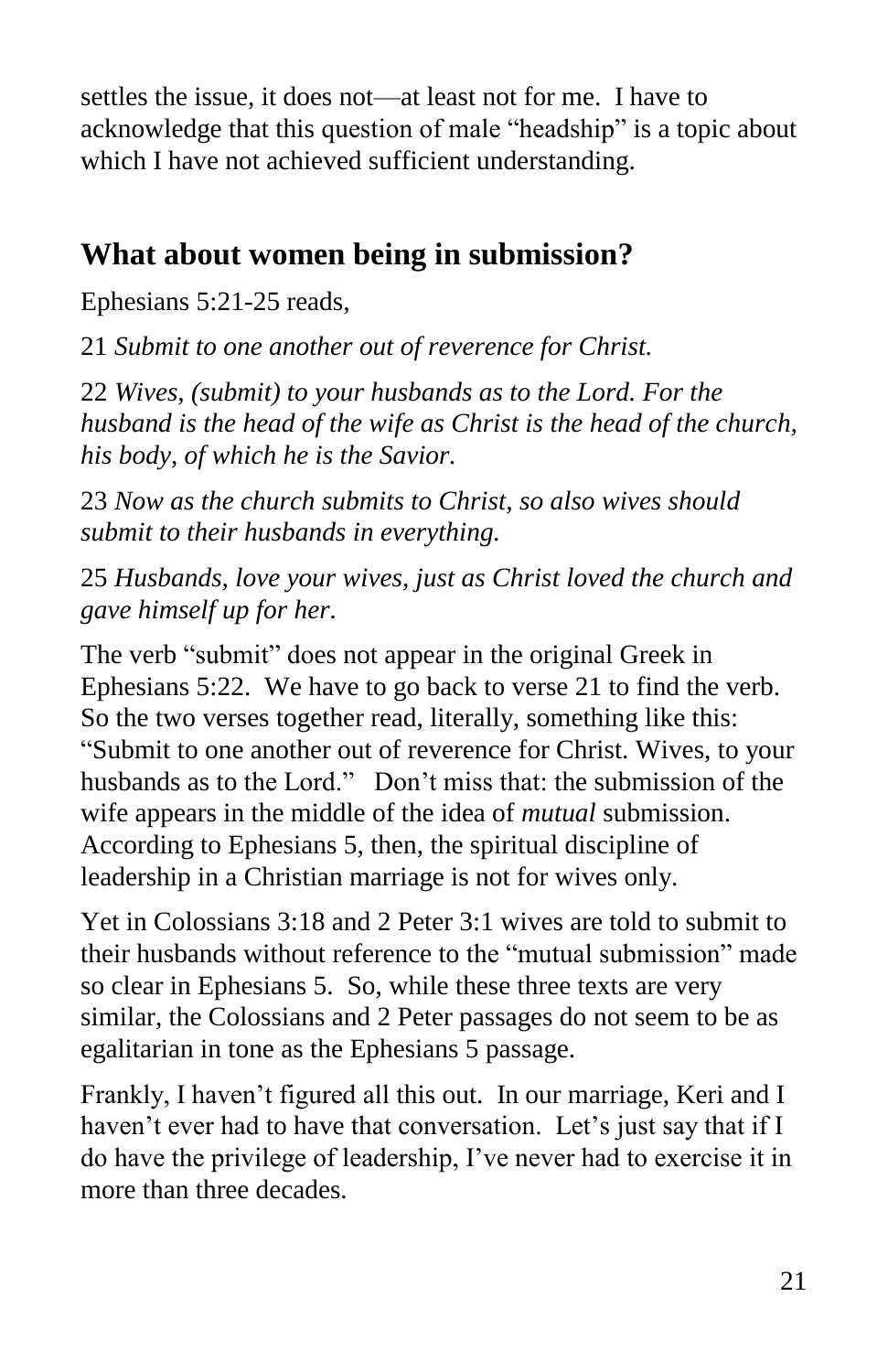In a good, healthy, Christian marriage, there is no power struggle, no competition for leadership. I believe we all could agree that the relationship between Christian spouses ought to be based on mutual deference and respect, not male dominance and rule.

The question here is whether the husband's leadership role in the home (if that is, indeed, what the Bible teaches) has any bearing on the discussion of women's roles in church. Some do assume husbands are supposed to be the leaders at home and, by inference, also at church. I simply don't find any convincing evidence of that. For me, what the Bible teaches about gender roles in the home is too inconclusive to use it as evidence that only men should be in authority in the church.

By the way, there are a number of people who do believe in male leadership in marriage but affirm egalitarian roles in the church! *xx*

### **What about the fact that Jesus chose men, not women, in his circle of Twelve?**

It appears to me that Jesus had practical reasons for including only men in his choosing of the Twelve. Both the gender and the number of the apostles symbolized the continuity with God's covenant with Israel. Nevertheless, the Gospels tell story after story of the presence and involvement of women in Jesus' itinerant band of disciples.

## A Couple of Questions

### **If the Bible says women should not speak at all in church, why do people argue that they can do everything except be the Senior Pastor?**

I understand that most Baptists would not be comfortable with women pastors—either for biblical or cultural reasons. However,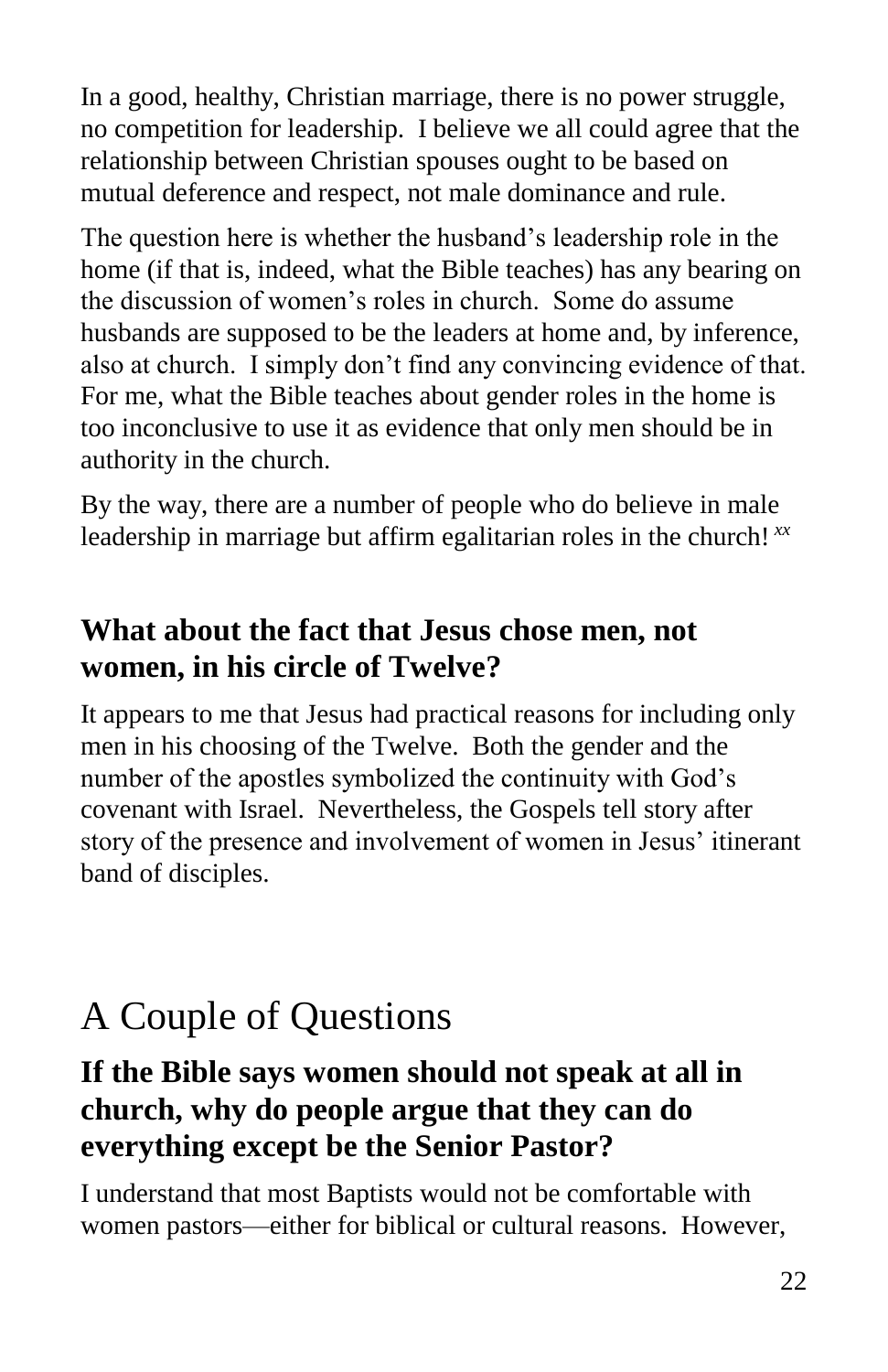if the Bible says women are to be silent (note that word, *silent*) in 1 Timothy 2 and 1 Corinthians 14, how did we decide women may do *everything* except be the pastor?

The decision to draw the line at pastor seems rather arbitrary given the fact that the Bible says women should be silent and nowhere says that women can do *everything except* be the pastor. A more *consistent* interpretation of Scripture would be to prohibit women from saying (or singing) anything, doing anything (except showing up), and teaching anything (including children).

Most of those who say women should not be ministers or deacons have made their own concessions. They acknowledge that the Bible says women should be silent, but they have decided what they believe "silent" means. "Well, it's okay for them to sing," many would say. Or, "it's okay for them to give a testimony, or to 'share'; it's just not appropriate for them to teach." Or, "they can teach children, but not grown men" (even though children are in their formative years and much more impressionable than grown men). Some would say women can minister but only under the "covering" of a man's authority. I honestly don't know where they go in the Bible to get the idea of a male "covering" for females.

In short, I don't understand how so many people have determined that "be silent" means "Don't be ordained and don't be a pastor."

### **One more question: Why do we go out of our way not to use the word "preach" when referring to ladies?**

One of the most interesting things I've seen in churches is how we label what women do behind a podium. They "share." They "give a talk." They "speak." They "bring a Bible study." A man could do the exact same thing as a woman is doing and we would call it "preaching." It is as if somehow, for many, not using the "P" word makes it okay for a women to stand in front of people and declare, "Thus says the Lord." That seems disingenuous.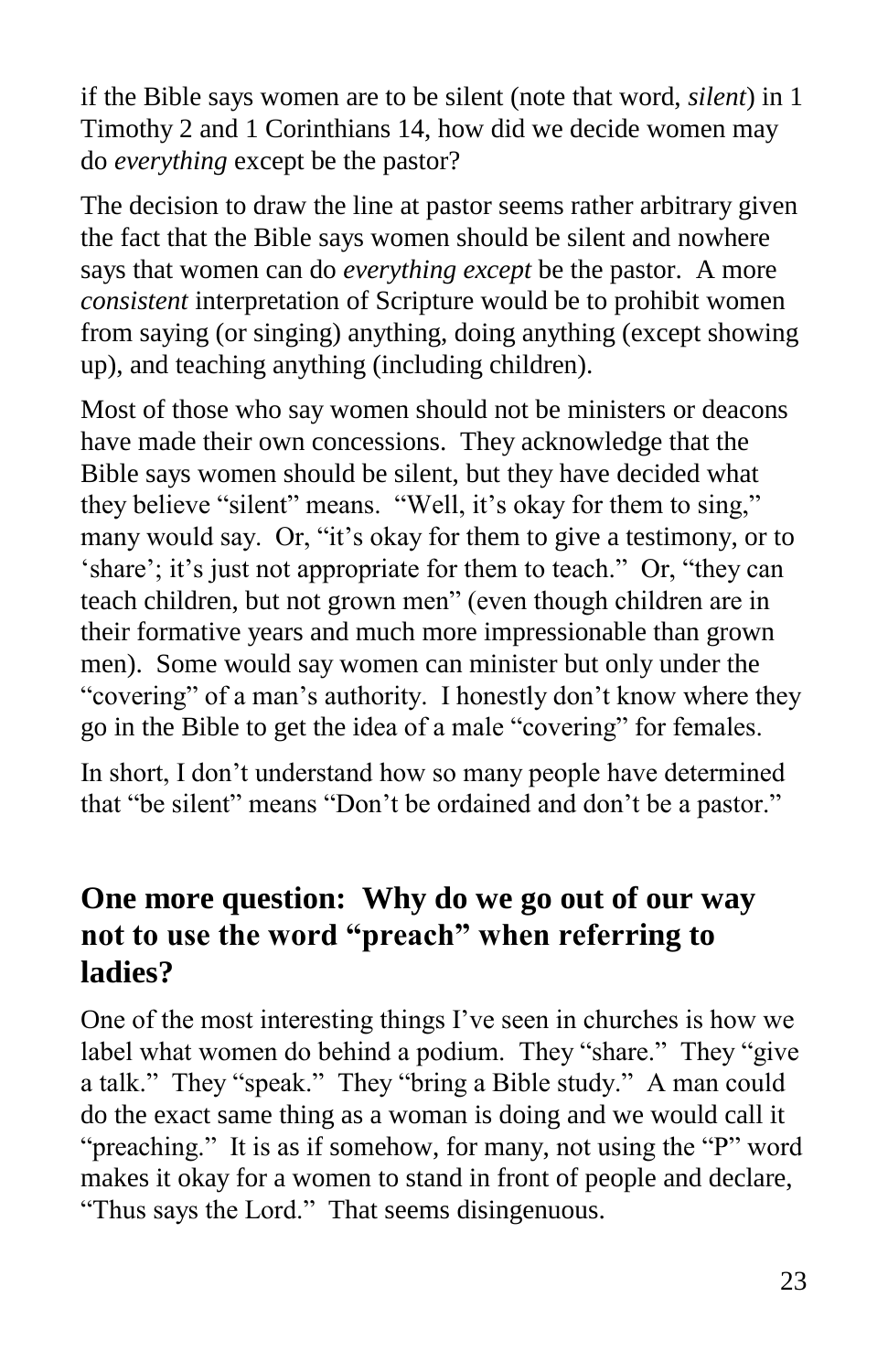It would seem to me that if we are going to strictly follow 1 Corinthians 14 and 1 Timothy 2, women should be silent. Period. As in "Don't say *anything*." As in "Be seen and not heard."

I'm not suggesting that, mind you. Not at all. I am simply observing what it would look like if we were to follow 1 Timothy 2 and 1 Corinthians 14 literally and consistently.

## My personal observations

#### **The topic is unnecessarily divisive.**

From the time I entered seminary in 1983 Baptists, the denomination that shaped me, have been divided over this topic. And I mean *bitterly* divided.

The authority of Scripture is an essential topic in the church, and nothing that calls that into question should be swept under the rug. However, we can agree on biblical authority and yet disagree on the role of women in ministry and leadership.

I have to wonder what motivates people to take such a defensive posture on this topic. Why would people so fiercely argue for the male-dominant model of leadership? This really ought to be one of those matters about which we should agree to disagree when necessary, and leave it to local churches.

#### **The Bible is frustratingly inconclusive.**

I have weighed the evidence as I see it, and I deeply believe that the Bible does not prohibit, and even affirms, women in ministry and leadership.

Nevertheless, I wish the Bible were more clear on this. There still are counter arguments to my position that I cannot answer to my own satisfaction, much less to the satisfaction of those who hold a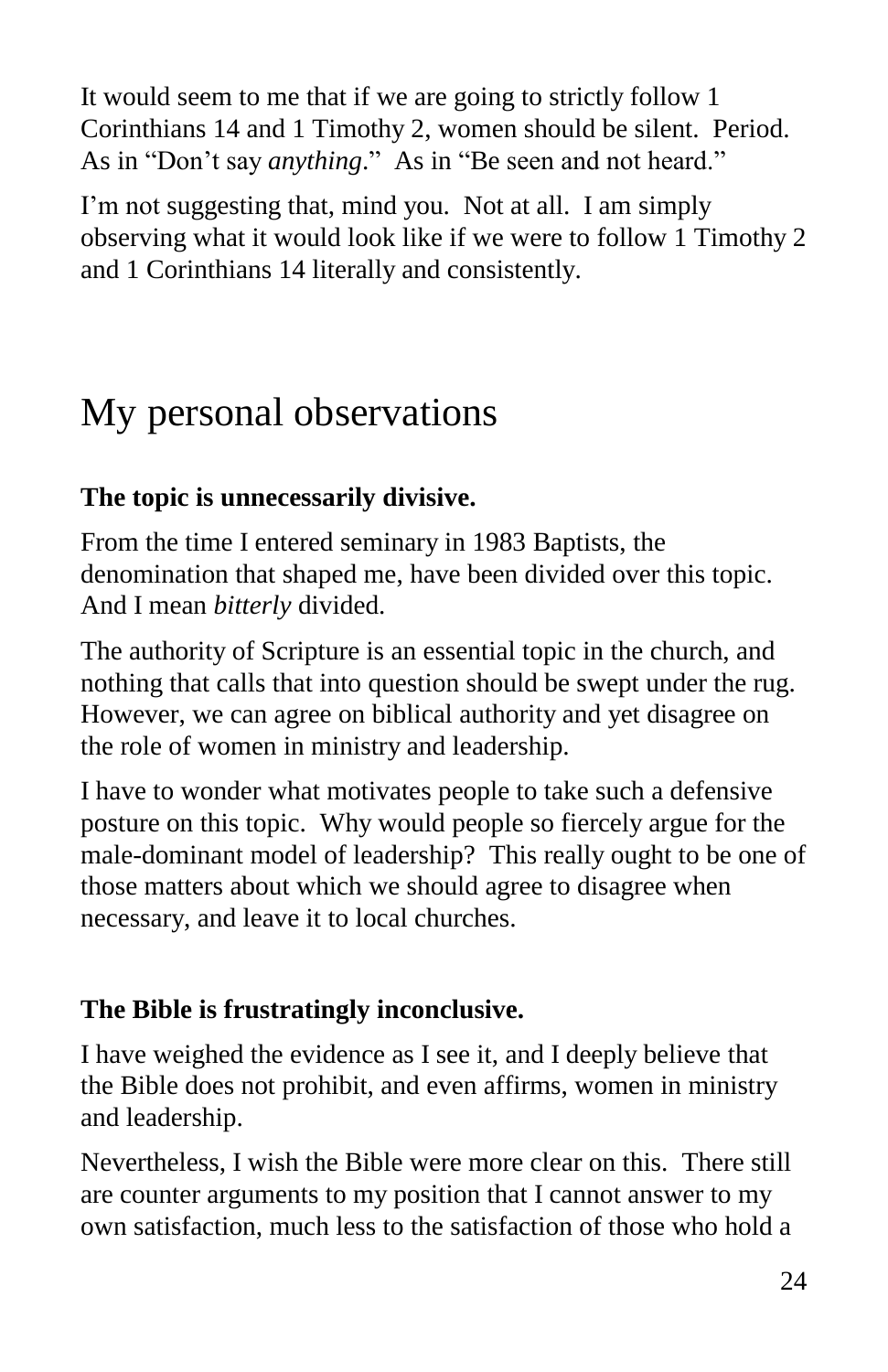position different from mine.

If this issue were as important as some believe it to be, one would think God would have inspired His writers of Scripture to make it more clear. One would think there would be a strict and unequivocal prohibition against female ministers. In fact, there is not. I would even contend, as I have stated above, that the burden of proof lies with those who would restrict the role of women in the church. Nevertheless, I still find myself wishing for more clarity.

#### **Women ministers are undeniably impressive.**

Over the years I have known a number of wonderfully effective female ministers and leaders. Their gifts and their effectiveness are undeniable. It has long been, and still is, my honor and joy to serve alongside female ministers.

#### **Restrictions on women are counterproductive**

If the U. S. military could somehow sideline one half of the radicals associated with ISIS, the threat of ISIS would be significantly reduced. Likewise, it has been suggested that by convincing the Church to limit the roles of its females—one half of the Christian "army"—the Enemy has robbed us of significant capacity.

## Don't miss Acts 2:16-18

I know I referenced this text earlier, but it is worthy of a quick revisit.

*…this is what was spoken by the prophet Joel:*

*"'In the last days, God says, I will pour out my Spirit on all people.*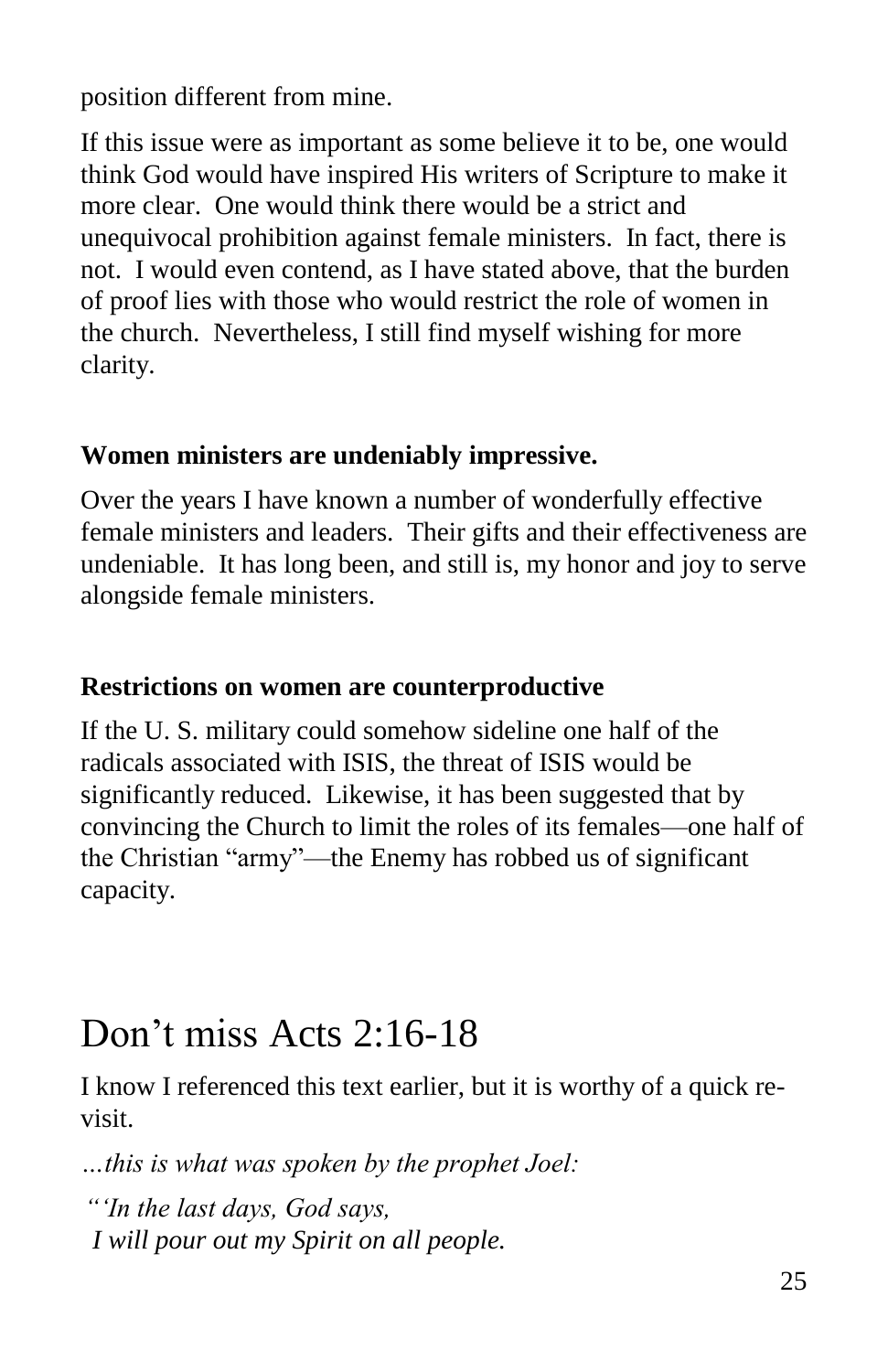*Your sons and daughters will prophesy, your young men will see visions, your old men will dream dreams. Even on my servants, both men and women, I will pour out my Spirit in those days, and they will prophesy.*

There are a couple of things here worthy of note besides the obvious reference to women prophesying. First is the phrase, "in the last days." We are living "in the last days." That phrase does not necessarily mean "there are only a few days left until the end of time." It primarily means, rather, that we live in the era of Jesus a new chapter in God's story.

The second phrase worth noting is "On both men and women I will pour out my Spirit." There is every indication, both here and elsewhere in the New Testament, that the gifts of God's Spirit are poured out on male and female alike.

Finally, I wanted to be sure I was understanding the word "prophesy," so I looked up the Greek word for "prophesy," *prophitessusin*, in Walter Bauer's *Greek-English Lexicon*, the standard reference for this kind of question. Bauer's defines *prophitessusin* as 1) "proclaim a divine revelation"; 2) "prophetically reveal what is hidden"; 3) "foretell the future." And Bauer makes specific reference to Acts 2:16-18, applying the first definition ("proclaim a divine revelation") to that text that speaks of young women.

Thus I believe that to prevent women from "proclaiming a divine revelation" is to violate the message of the New Testament

## The best we can do

In dealing with complex issues, all we can do is our best. And sometimes the best we can do is say, "it *seems*."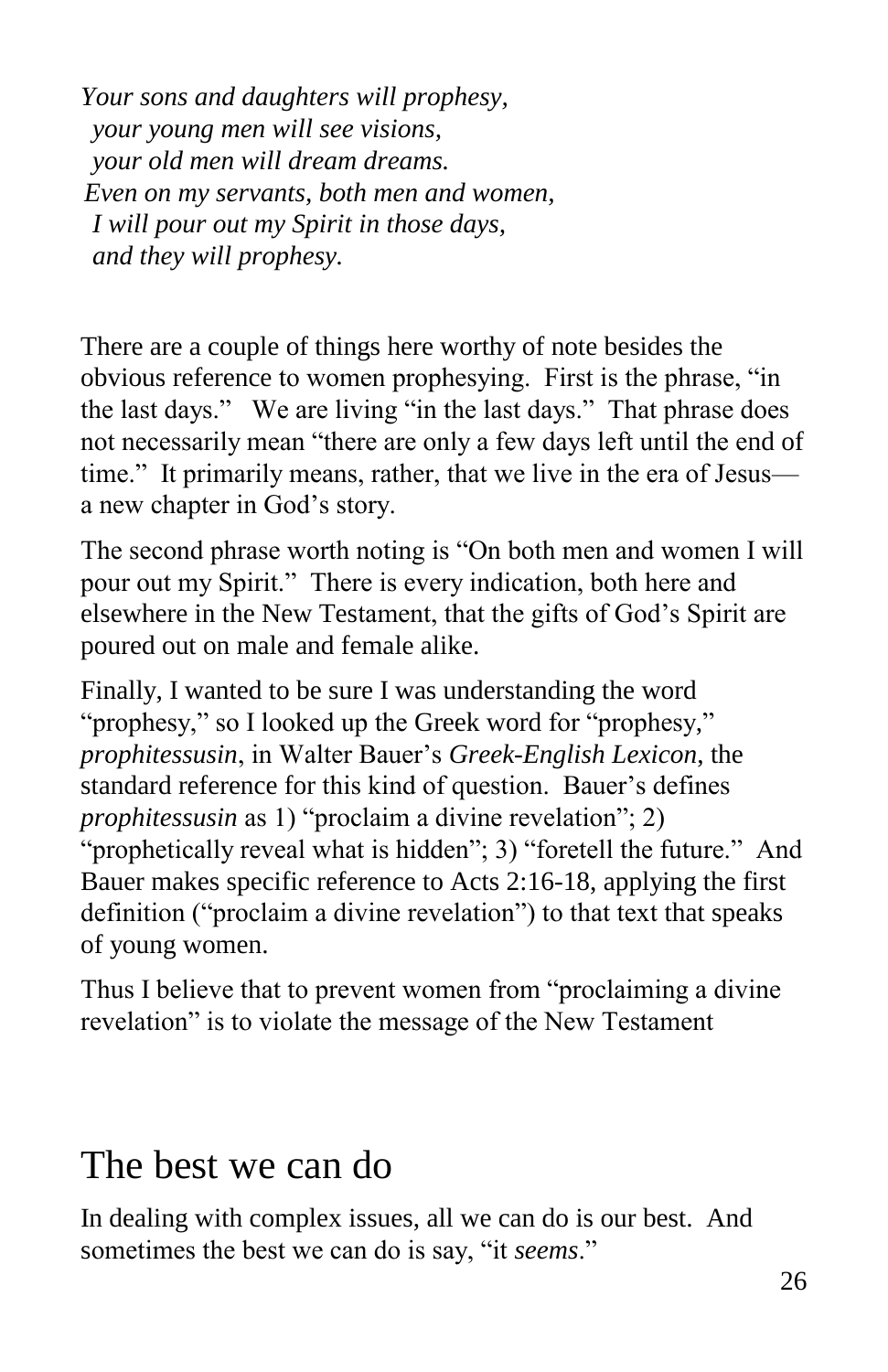In Acts 15:28 there is a fascinating line: "It seemed good to the Holy Spirit and to us" (NIV). *Seemed*. I'd never paid attention to that word *seemed* until John Ortberg pointed it out in his book, *The Places You'll Go*.

This was an historic moment. The Christian movement was in its infancy. The second church in history had been birthed out of the first church in history. Their decisions would impact not only those two original churches but *all* churches. You and I never have been in a business meeting or church conference of such import as this one. They were shaping the future. And the best they had was, "it *seemed*."

Often, in dealing with complex issues, the best we can do is say, "it *seems*." The issue in Jerusalem referenced in Acts 15 was such a difficult, complex issue—a clash of values—a difficult conversation involving 1,500 years of tradition. They were without the having that conversation without benefit of the New Testament and without decades of experience with church matters.

Theirs was an attempt to balance what they understood to be truth with what they had experienced as grace. They could not, as fallible human beings, honestly declare they had arrived at the one, definitive, end-all-discussion, Christian answer. But they could, in all honesty, say, "This is the best we can do. It seems to us that this is the right thing. This is our best attempt at balancing grace and truth."

"Our best" is all we can claim in complex discussions like the one considering women's roles in church. I like the way Stackhouse expressed it:

"Our task as theologians—and, indeed, the task of any responsible Christian—is to do the best we can to understand the Word of God in its multifarious complexity, even though that will sometimes result in an interpretation that does not fit every piece of the puzzle together without strain, leaving no pieces on the table, and certainly not pocketing the inconvenient ones, hoping no one will notice!... Moreover, while we opt for this or that interpretation among the alternatives, we can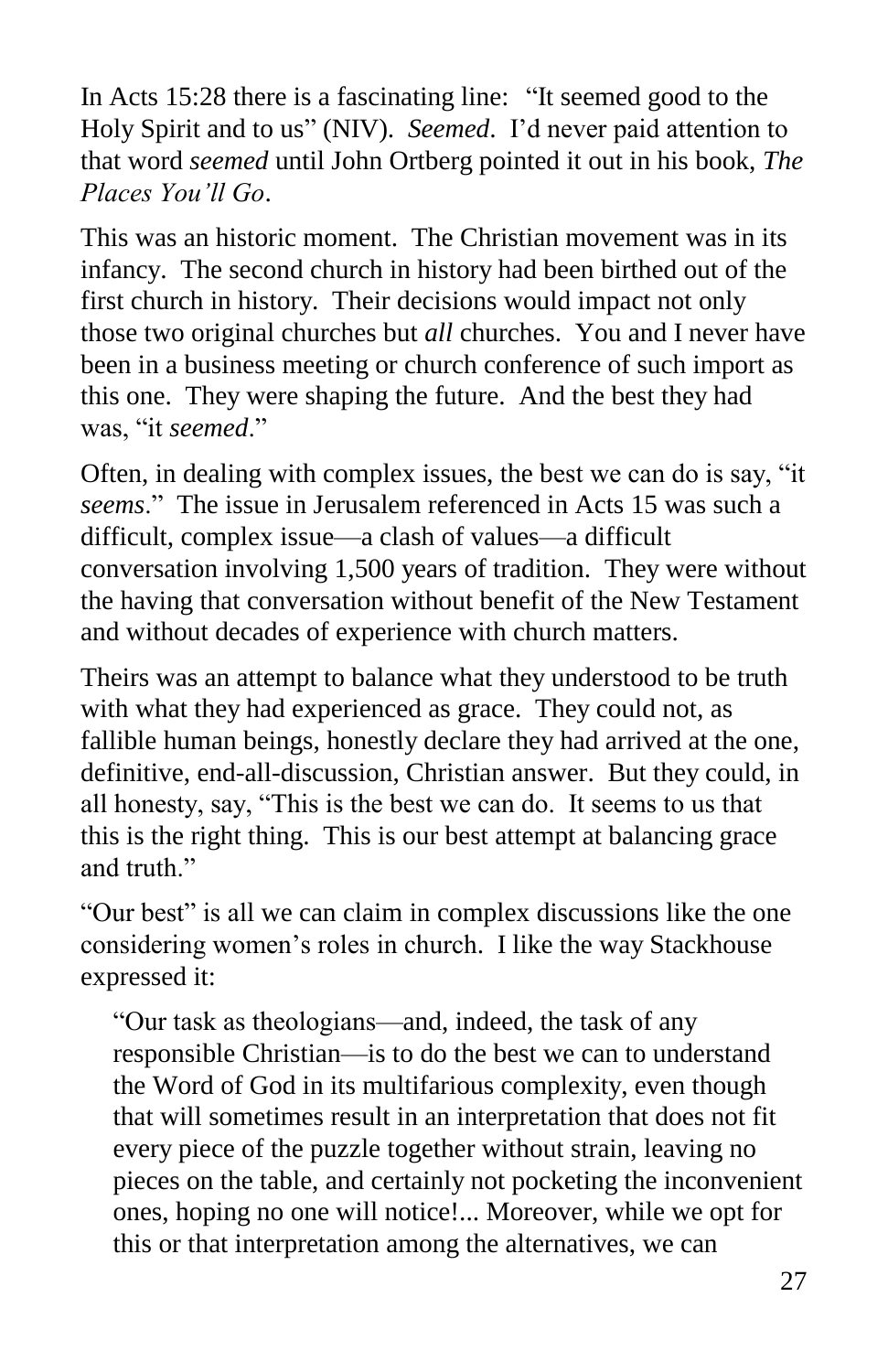recognize that our interpretation might not interpret every single verse and answer every single question better than every one of those alternatives do. Nonetheless, our responsibility is to select among the alternatives the interpretation we believe does the *best* job of explaining all of Scripture and answering all of the attendant questions…that means to choose the best of what interpretations we have available, while admitting that our view is not perfect in every way. Thus I found the arguments of the egalitarians far more convincing than those of their counterparts."xxi

# In light of the above

*In light of the above biblical evidence, here are my answers to four questions...*

### **1. Should women teach co-ed Sunday School classes?**

Not many people are asking this question anymore, but just in case…

As we have noted, the Bible explicitly states that Priscilla taught Apollos. Perhaps the reason Paul told women not to teach in 1 Timothy 2:12 had something to do with cultural taboos or other issues that we don't understand.

In our context I see no reason why women should not teach men in a Sunday School class or any other Bible study.

### **2. Should First Baptist Church have women deacons?xxii**

Perhaps the real questions are: "Is there biblical justification for women deacons?" Or, put another way, "Does the Bible prohibit women deacons?"

Let's consider these matters from the Bible: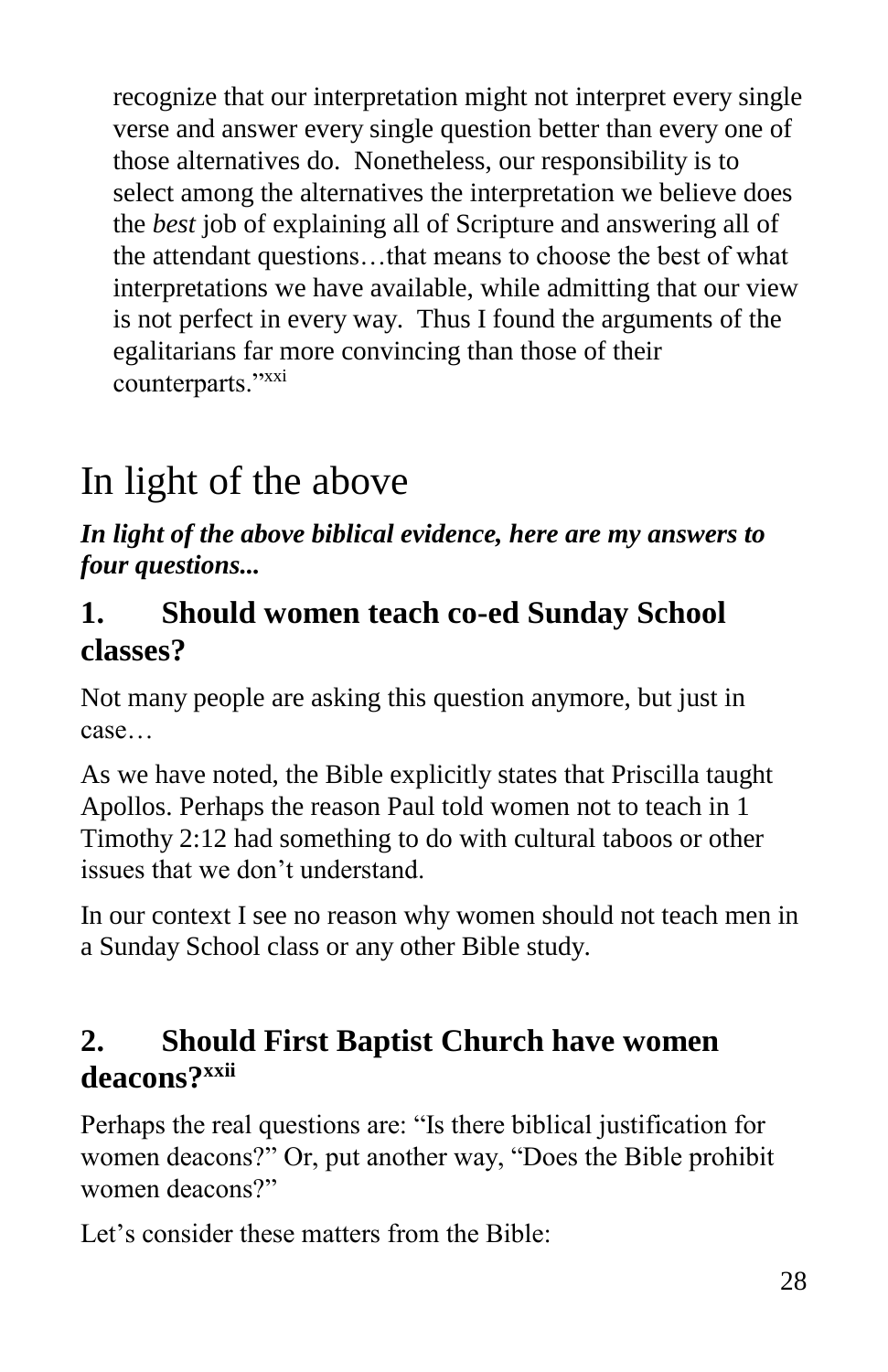**(a) Phoebe was, almost certainly, a female deacon.** Again, Romans 16:1 reads, "I commend to you our sister Phoebe, a deacon of the church in Cenchreae."

It has been suggested by some that there might have been two separate offices in the early church, male deacons and female deacons. But there is *no* evidence of that. It is more likely that Phoebe was, simply put, a "deacon."

Early church history indicates that there were female deacons (not a separate group from the men). Look at what Gleason Archer (an intensely conservative scholar) wrote about the reference to Phoebe in Romans 16:1:

*The ecclesiastical term for deaconess (diakonissa) never occurs in the New Testament, and so this single reference to diakonor in the feminine is unique in the Greek Scripture. This would indicate that as far as the apostolic church (the church in the generation following Jesus) was concerned, a woman deacon was very exceptional, even though allowable.* xxiii

According to Archer, then, Phoebe was a deacon in the same sense that males were deacons even though she was an apparent exception to the rule.

**(b) In fact, in 1 Timothy 3:11 it actually might be that women deacons are spoken of explicitly.** The NIV reads like this: "In the same way, their (deacons') *wives...."* But, that verse *literally* reads, "In the same way, *the women...."* So, one can legitimately read this verse in such a way that it speaks directly about women deacons. That is the way such conservative scholars as Gene Getz and J. I Packer, heroes of conservative students of the Bible, understand that verse. Again, we hear from Packer:

*The only natural way to understand verse 11 is in terms of women deacons. Since the deacon's role, according to the New Testament, is to lead the church in practical care for the needy, I see every appropriateness and no*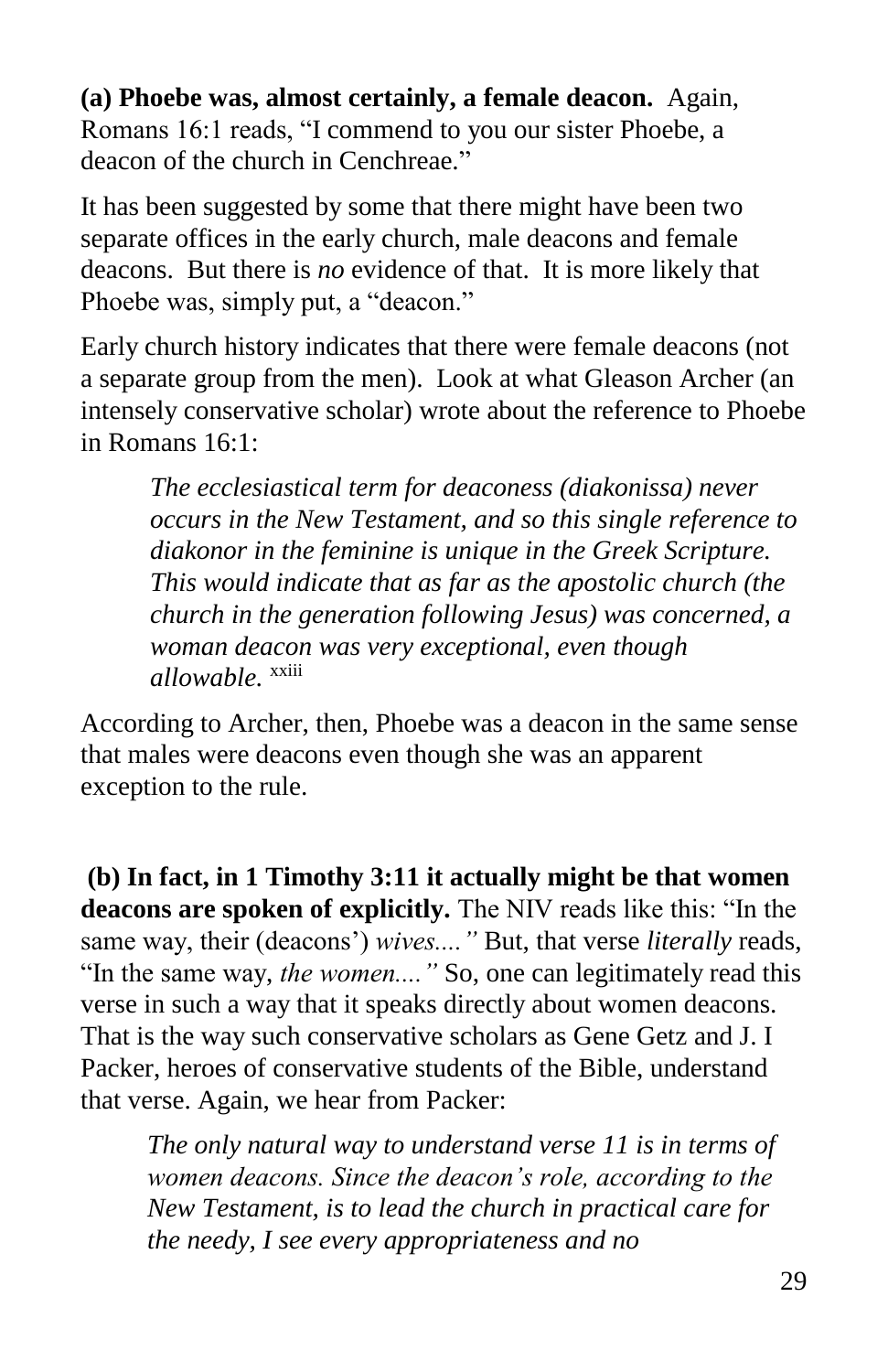*inappropriateness whatever in asking women to take charge of that particular sphere in the church's service.* <sup>xxiv</sup>

**(c) The fact that deacons are spoken of using male language in the New Testament (i.e. 1 Timothy 3:8) does not exclude women from that office.** It could simply reflect a generic use of the male form of the word. We do that today, as an example, when we speak of "firemen." Everyone understands that a reference to firefighters as "firemen" does not exclude women from that job.

The role of gender in the election of deacons should be a decision made by local churches, and members of churches who differ on the issue should not find fault with each other. And members of First Baptist Church should feel confident that there is biblical justification for our practice of ordaining women deacons.

### **3. Does the affirmation of women in ministry not put us on a slippery slope?**

Some have dug in their heels to resist women in ministry out of an understandable, and admirable, concern for what they see as a growing disregard for biblical authority. Southern Baptists, for example, often look at the affirmation of women in ministry as the gateway to a slippery slope toward liberalism.

Frankly, I appreciate that hesitancy. Concerns for slippery slopes are well-founded.

I simply do not see the allowance of women in leadership as a dangerous move toward liberalism.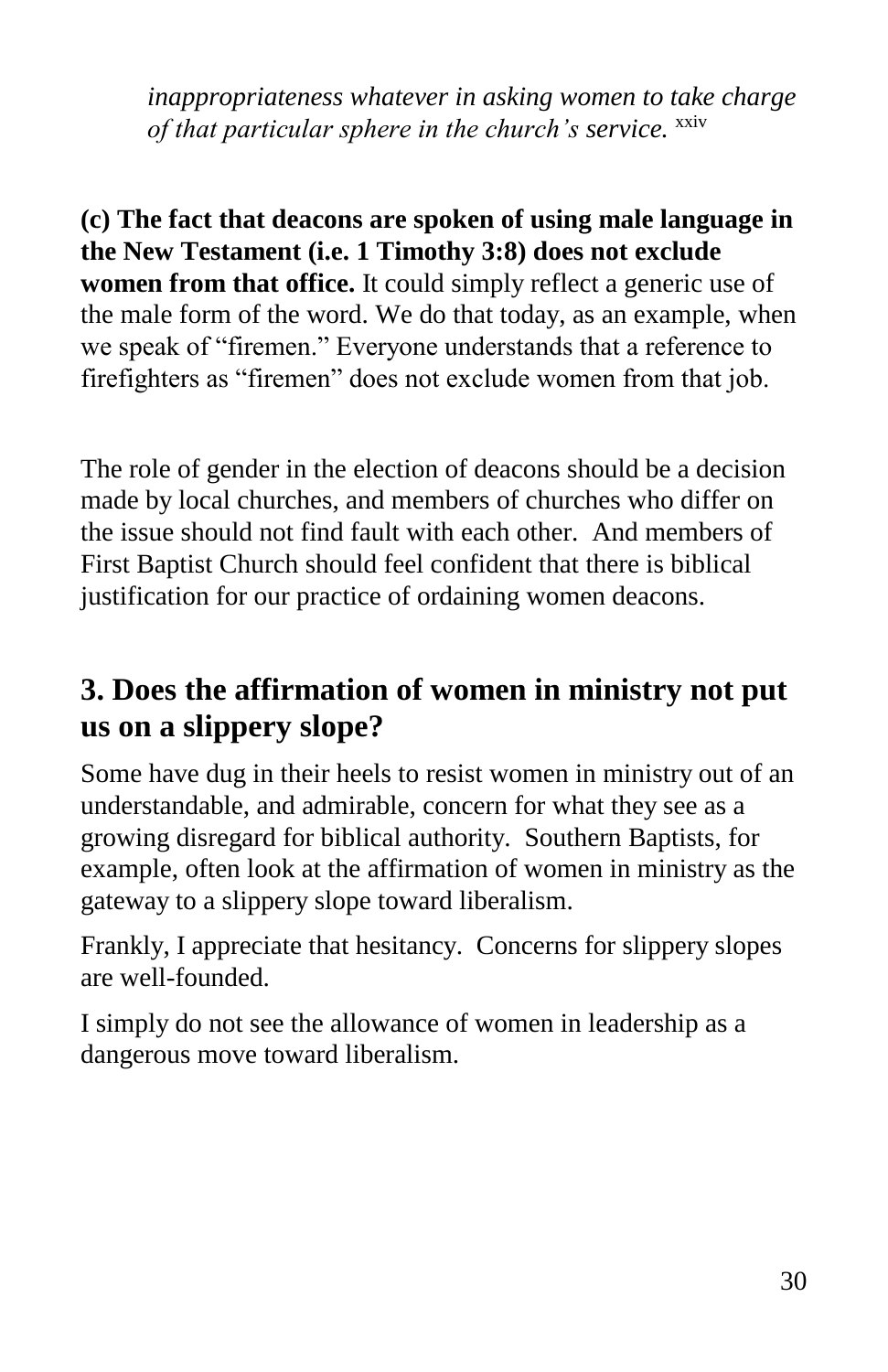### **4. What should we think of churches with women pastors?**

Both you and your neighbor are doing yard work, and you take a break to chat. Your neighbor says, "Pastor Mary is coming to dinner tonight." You respond, "Don't you mean 'Pastor Gary?" "No," says your neighbor, "It's Pastor Mary. She's the best pastor we've had since I've been at this church."

What should you do? Run in the house, close the blinds and lock the doors before Pastor Mary arrives? Warn your neighbor of his heresy? Put your house up for sale and look for a neighborhood in which people are more biblically sound?

For a long time I believed that, although this is a complicated issue, the Bible does not allow for women in the pastorate. My position was based on two things: my understanding of the biblical teaching on pastoral authority (found in 1 Timothy 2 and 1 Corinthians 14) and my conservative support of Southern Baptist tradition.

However, in the introduction of this booklet I recounted my attempt, a few years ago, to look at this issue objectively. And **I have come to believe that the Bible neither explicitly forbids nor openly endorses women pastors.** Many conservative scholars acknowledge that **"the New Testament is not uniform on such**  matters as women's ministries in the church."<sup>xxv</sup> That has been my conclusion.

I believe the preponderance of evidence is affirming of women in ministry, including the pastorate. Yet, I cannot declare, with confidence, anything more than *it seems to me* that God smiles on women whom He has called to ministerial roles.

Furthermore, I believe Frame and Tharpe are right:

*Given the sheer number of respected evangelical scholars who regard women as being equally responsible for leadership in the church and home, we urge opponents of this view to consider whether their position owes more to tradition and habit than to biblical truth.*xxvi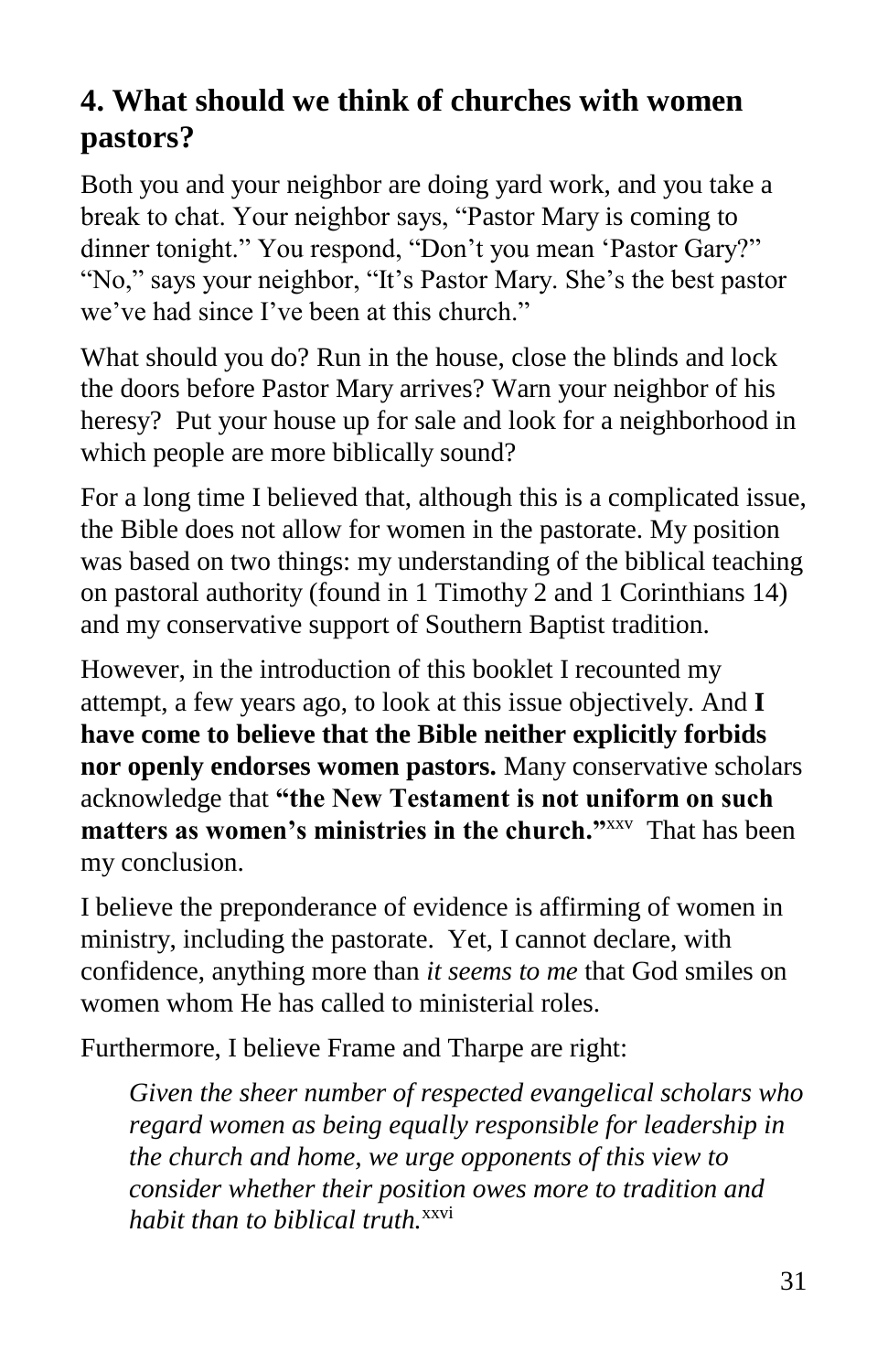One of the most striking observations I have come across is the following, by Stanley Grenz. (Note that Grenz uses "elders" and "bishops" in the same way that Baptists would use the word "pastors"):

*The New Testament nowhere directly prohibits the appointment of women to this office (elders or bishops). Consequently, persons who would bar women from the eldership on biblical grounds must develop their case from inferences.* <sup>xxvii</sup>

Grenz, I think, is right. Nowhere does the Bible explicitly demand that women not be pastors. Certainly, people can make inferences based on some of the texts we have considered in this booklet. My question is this: In light of the questions surrounding these "proof texts," should we conclude that women absolutely cannot be pastors? I don't think so. And I disagree with Baptist statements that censure, or even expel, congregations who choose women to be pastors.<sup>xxviii</sup>

## Conclusion

It seems to me that Galatians 3:28 does provide a foundational truth that defends and affirms women in ministry: In Christ there is no male or female.

Of course any church must proceed carefully on this point. One of the basic New Testament principles is: "Whatever hinders the movement of the gospel, causes confusion rather than growth, offends rather than encourages or strengthens, builds up the self at the expense of others—all this is contrary to God's intention." xxix This biblical principle implores us, in the matter of women in ministry, as in other matters, to act and think prudently and humbly.

I know that people within our church will disagree on the ordination of, and the appropriateness of, women as pastors. So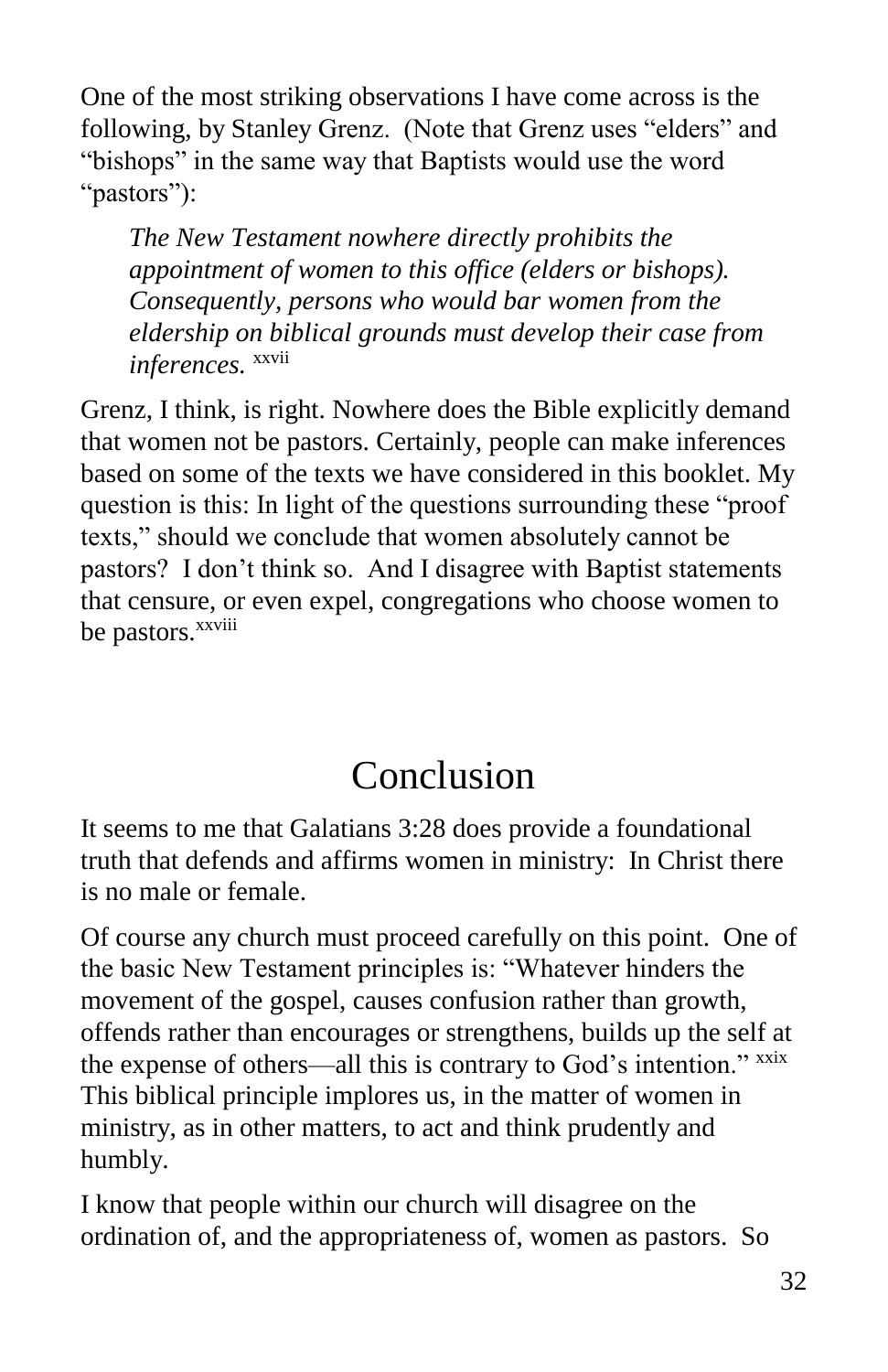remember, two Christians can agree on the authority and truthfulness of Scripture and disagree on the role of women in the church. The role of women in the church is a matter of *interpretation*, not a litmus test for one's view of Scripture.

In conclusion, what should we think of our neighbor's church that has a woman pastor? Perhaps we should ask whether, in making their decisions, 1) they truly considered biblical teaching; and 2) whether or not the decision helped (not hindered) the movement of the gospel. If the answer to both questions is "yes," then I believe looking for a new neighborhood would be a terrible over-reaction.

\*\*\*\*\*

#### Suggested Reading:

*How I Changed My Mind About Women in Leadership*, Alan F. Johnson, editor (Zondervan, 2010)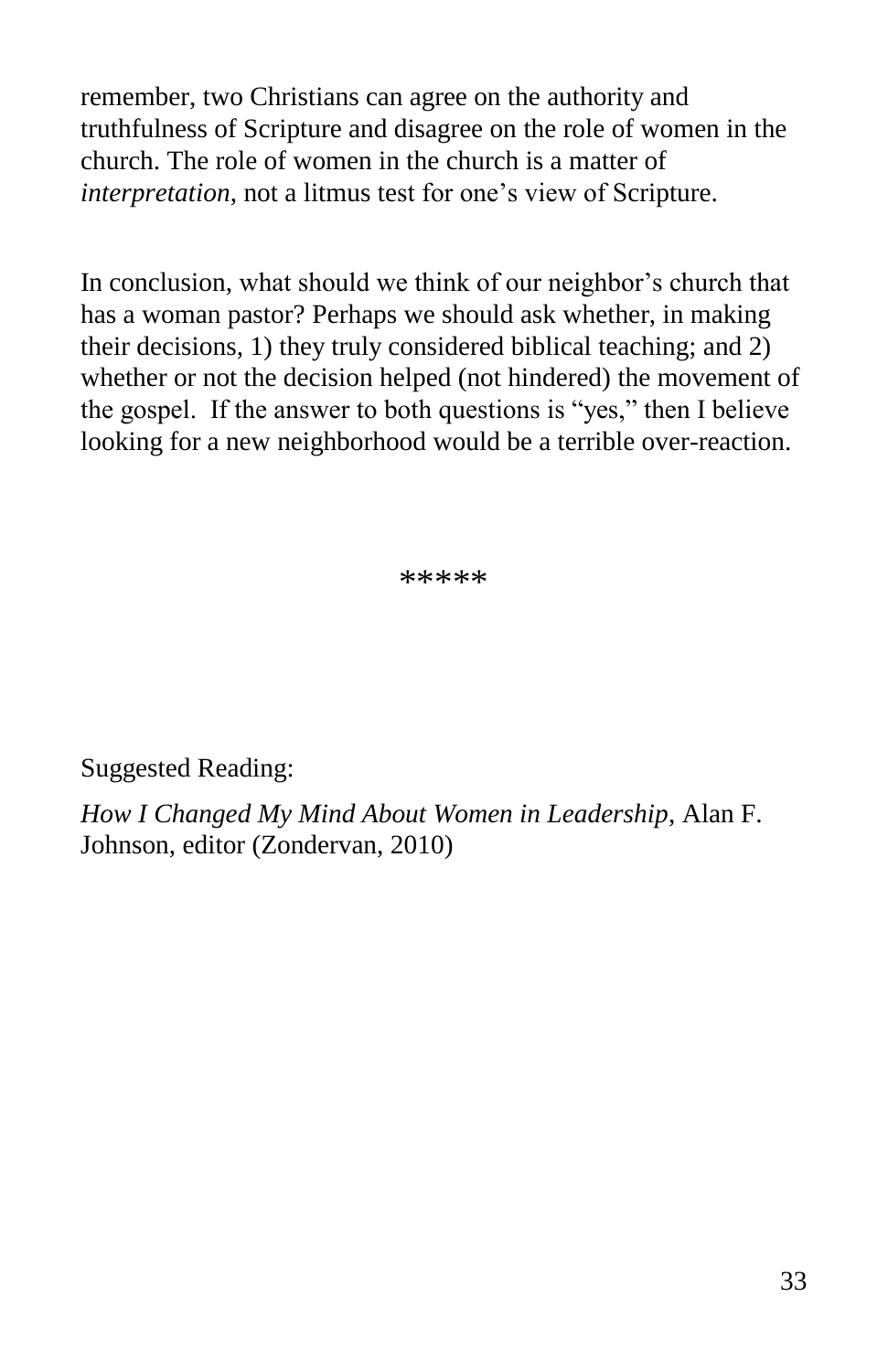<sup>i</sup> "Complementarians (those who believe in different, complementary roles for women and men) argue that Galatians 3:28 states that race, status and gender to not provide any barriers to salvation, but that doesn't silence other biblical passages that teach differences in responsibilities based on these distinctions…For egalitarians (those who believe in equal roles and status of men and women in the church), Galatians 3:28 speaks of an equality that goes beyond equal access to salvation, claiming that the passage has major social implications such as the removal of gender distinctions for roles within church and family life. So, for the egalitarian, equality in *being* must entail equality in *function*." (Lionel Windsor,

[http://www.lionelwindsor.net/bibleresources/bible/new/Philp\\_Gal3'28\\_History\\_o](http://www.lionelwindsor.net/bibleresources/bible/new/Philp_Gal3) f Interpretation.pdf)

ii *Commentary on Galatians*, 190.

 $\overline{a}$ 

iii "Given the almost universal sexism of first-century settings, the preaching and ruling of women might then have been scandalous and detrimental to the preaching of the gospel. Today the situation is precisely reversed." (Cornelius Plantiga, Jr., *Why I Changed My Mind*, 194)

iv The definitions of "prophet," "prophetess" and "prophecy" are critical to the discussion here. The definitions and descriptions below should be helpful:

*The major function of prophecy in early Christianity was to mediate divine authority to provide direction and the experience of the divine presence in the lives and activities of Christian congregations and their members…those who regularly exercised prophetic gifts in congregational settings were called "prophets" (1 Corinthians 12;10; 14:29-31). Since the Greek term means "spokesperson," the main function of the Christian prophet was a "forthteller"*  rather than a "foreteller," *i.e. a prophet was more occupied with mediating the word of God in concrete situations (1 Cor. 14:24-25) than with predicting the future course of events (Acts 11:28), though both functions were part of the task.*  (Mercer Dictionary of the Bible, pp. 714-715)

*Prophetism may legitimately be defined as that understanding of history which accepts meaning only in terms of divine concern, divine purpose, divine participation. Indeed, by this definition, the vast bulk of biblical record is produced by prophets or at least reflects an unmistakably prophetic understanding of history…The gift of prophecy was not a possession of all Christians, but a particular spiritual endowment ("charism") of a select number, whether men or women…By "prophecy," Paul understands intelligible preaching that builds up the church in faith (cf. Romans 12:6), explains mysteries, and imparts knowledge ("gnosis"; cf. 1 Corinthians 13:2). In 1 Peter 1:10, the prophet's concern is the searching of the Scriptures for the testimonia of Christ.* (The Interpreter's Dictionary of the Bible, pp. 896, 919)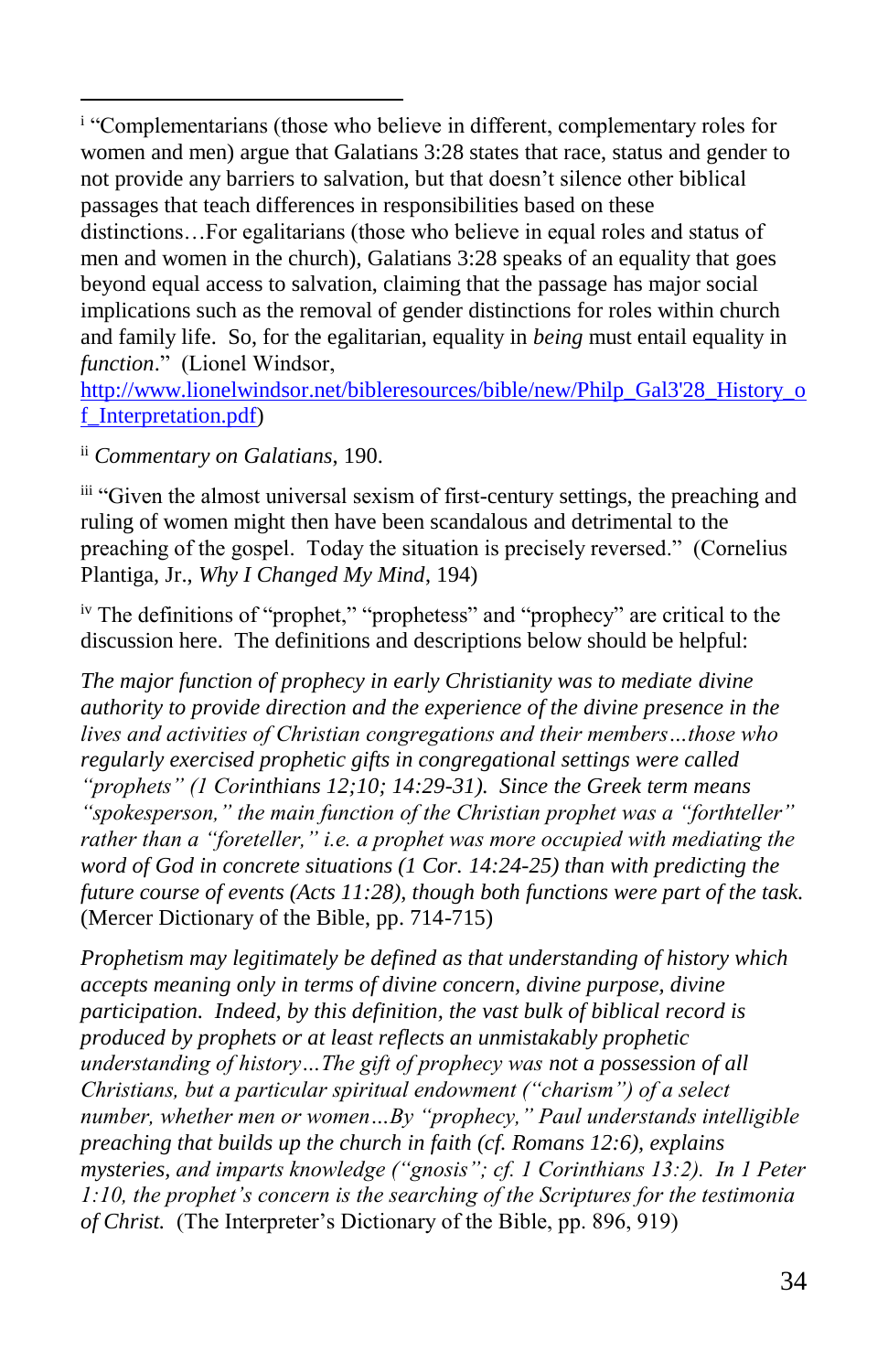*In the context of the church meeting (1 Corinthians 14:26ff.) the ministry of the prophet is spoken of as revelation (verse 30)…It is some perception of the truth of God intelligibly made to the assembly.* (The New Bible Dictionary, 1045).

 $\overline{a}$ 

According to *The Interpreter's Dictionary of the Bible* (p. 920), the term "prophetess" can refer to "a female interpreter speaking for the deity" or "the wife of a prophet," so it will be helpful as we look at the women called "prophetesses" to try and see (when possible) how the term applies.

<sup>v</sup> "Those who favor the view that Junia was not a female apostle do so because of their prior assumption that women could not be apostles, not because there is any evidence in the text." In *10 Lies the Church Tells Women*, J. Lee Grady, p. 41.

vi Kevin Conner, *The Ministry of Women*, 265-266, 307, 308: "Junia was a common Latin female name in the Roman Empire…There is absolutely no evidence that ever was a masculine name 'Junias' in the Roman Empire, according to Dr. Peter Lampe, Professor of New Testament, Union Theological Seminary, Richmond, VA: 'Without exception, the Church Fathers in late antiquity identified Andronicus' partner in Romans 16:7 as a woman, as did miniscule 33 in the 9<sup>th</sup> century which records *iounia* with an acute accent. Only later medieval copyists of Romans 16:7 could not imagine a woman being an apostle and wrote the masculine name, 'Junias.' (Same with Chyrsostom, died 407 AD, who had a negative view of women but recognized Junia as a woman)…The weight of opinion from those nearest to the apostolic period is that Junia was a woman, given the feminine name…Andronicus and Junius may be seen as a married couple, not unlike Priscilla and Aquila…The strongest case for understanding (Junia) to be a woman is found in the comments on Romans 16:7 by the earliest Church Fathers….The masculine form of the name is not to be found anywhere in the literature of the Greco-Roman period. Junia, on the other hand, was a quite common name, used several hundreds of times in records from that period."

vii In *Women, Authority & the Bible*, Alvera Mickelson, ed., p. 298.

viii James Brownson, *Bible, Gender, Sexuality*, 63

ix Stanley N. Gundry, *How I Changed My Mind*, 103

<sup>x</sup> *"…Pliny, writing to the Roman Emperor Trajan (AD 100), said the two ministers of the church in his city were young women. Justin Martyr, who lived until about AD 150, says in his dialogue with Trypho, the Jew, 'that both men and women were seen among them who had the extraordinary gifts of the Spirit of God, according as the prophet Joel had foretold.'…Tertullian, one of the earliest of the Latin fathers, notes that women appear in every early reference to ecclesiastical orders…In the catacombs are found representation of women clergy, and they are shown presiding over the Lord's Supper…It is worth*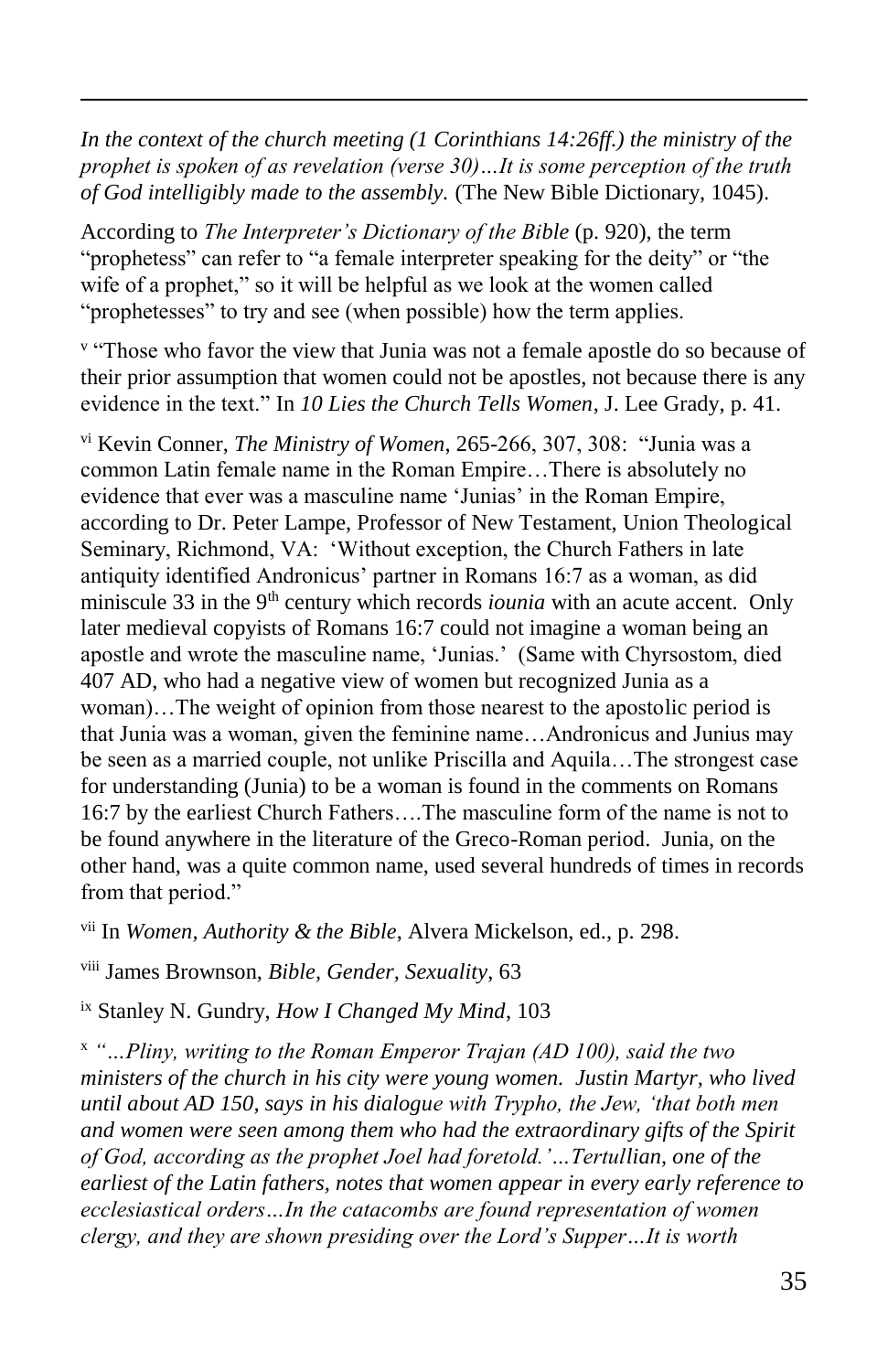*noting that it was in the Council of Laodicea that the role of women in ministry and leadership was eliminated.* (Kevin Conner, *[Ministry of Women: Gender](https://www.amazon.com/Ministry-Women-Gender-Authority-Church/dp/1629116785/ref=sr_1_13?s=books&ie=UTF8&qid=1488850026&sr=1-13&keywords=Kevin+Conner)  [and Authority in the Church](https://www.amazon.com/Ministry-Women-Gender-Authority-Church/dp/1629116785/ref=sr_1_13?s=books&ie=UTF8&qid=1488850026&sr=1-13&keywords=Kevin+Conner),* 360, 363)

<sup>xi</sup> There is a difference between a "plain reading of the text" and "reading the text in isolation." To read a text in isolation is to ignore the related texts which inform and shape our understanding of the text in question. The "plain reading" of a text is simply the self-evident meaning—an interpretation that does not require a series of qualifications and maneuverings, conjecture and spin.

Frankly, the difference between a plain reading and the reading of a text in isolation is the difference between exegesis (finding the meaning in the text) and eisegesis (reading meaning into the text).

<sup>xii</sup> "In ancient Greece and in Judaism women did not teach adult males, only children. Some Greek and Latin authors described how 'decent' women should dress, appear, and behave. Social opinions about such matters were changing, and these varied from area to area in the empire. It seemed natural for Paul to be cautious and not allow women to assume practices or roles, such as public speaking and dominance, that might bring their morals into question. The context in 1 Timothy 2:9-11 is a prime example of this. That is clear also in 1 Corinthians 11:1-10, which relates to ideas of shame and honor in Corinthian society." (Olive Liefeld, *How I Changed My Mind*, 135)

xiii The world of the early church was a patriarchal world. "Considerable unrest over these strictures characterizes the world in which the New Testament was written. The education of women, for instance, inevitably provoked conflict over their public and private roles. It is understandable that the New Testament reflects both a tension and an accommodation with these perspectives as it sought to articulate the gospel story of Jesus the Christ and chronicle Christianity's subsequent missionary activity in the Mediterranean world. In this matrix, the church made decisions about the role of women within the Christian community which still influence contemporary thinking and practice." (*Mercer Dictionary of the Bible*, 966)

#### xiv *How I Changed My Mind*, 203.

 $\overline{a}$ 

xv When Paul wrote his epistles, Christian women were being liberated from the bondage of Jewish tradition and law, and the only example they had in the Ephesian culture was that of the pagan priestesses who controlled everything in the temple of Diana in a wild, unrestrained manner. The "subjection" Paul speaks of here does not mean submission to the men but submission in the church. (Kevin Conner, 188)

xvi Kevin Conner, 203, 197

 $x<sub>vi</sub>$  it is hard to know what to do with 1 Timothy 2:13-14. (For Adam was formed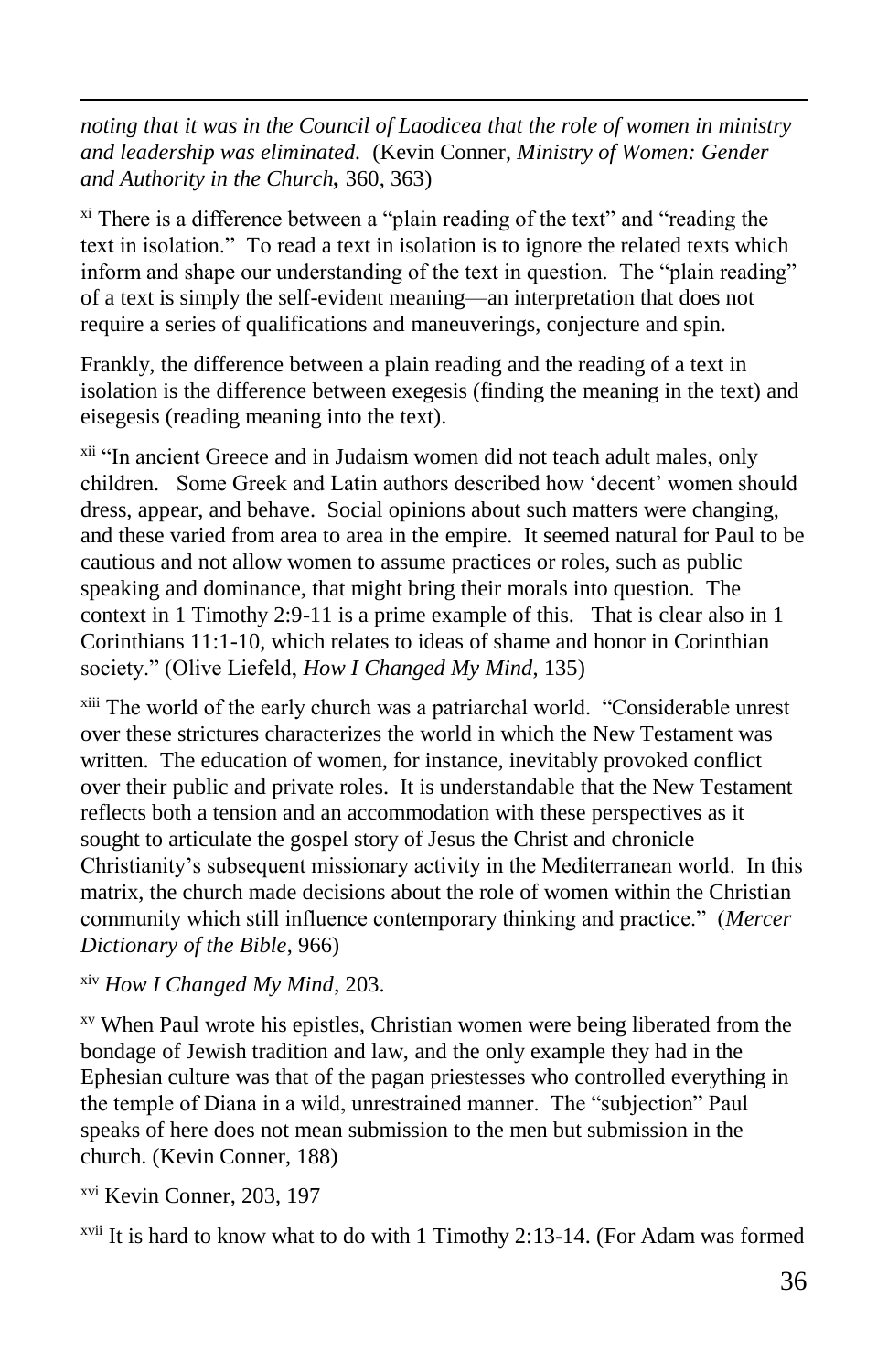first, then Eve. And Adam was not the one deceived; it was the woman who was deceived and became a sinner.) I simply don't understand Paul's point, unless he is attempting to correct the prominent Gnostic belief in Ephesus.

 $\overline{a}$ 

"In the most prevalent gnostic version of the story, Eve was the 'illuminator' of mankind because she was the first to receive 'true knowledge' from the serpent, whom Gnostics saw as the 'savior' and revealer of truth. Gnostics believed that Eve taught this new revelation to Adam, and being the mother of all, was the progenitor of the human race. Adam, they said, was Eve's son rather than her husband...What Paul is saying is, 'this is not what Scripture tells us...And if a woman is to teach, she must not teach that woman is the author of man—because scripture teaches that Adam was formed first, and then Eve." (Conner, 204, 206, 207)

xviii Stanley N. Gundry writes convincingly on this point, and says, "The full realization of the divine ideal awaits the end of history when redemptive history is consummated. In the church of the New Testament era, there were still plenty of accommodations to the realities of the fallen patriarchal order—the Twelve were all men; and however one understands the polity of the New Testament church, it is difficult to avoid the conclusion that the elders, or pastors, or bishops were likely all men. But if we keep our eye on the goal toward which redemptive history is moving, the apparent limitations on women evidenced in the New Testament are best understood as temporary and ad hoc. In other words, when the big picture of redemptive history is kept in mind, the New Testament is seen as a huge leap forward toward full restoration of what was lost or distorted in the fall. When I came to understand Scripture in this manner, the problem passages that had troubled me and that are so often used by hierarchicalists to justify the submission of women are understood as ad hoc accommodations to the fallen patriarchal structure." (*How I Changed My Mind*, 103)

xix "At first glance, however, one might conclude that since the husband is the head of the wife as Christ is the head of the church (Ephesians 5:23), Paul must be talking about ruling and governing. Surely Christ is Lord, Master, and Ruler of the church. But Paul cannot possibly mean that the husband is the head of the wife in exactly the same way that Christ is head of the church. Think of the differences. Christ is true God, the one, unique, divine healer and Savior. Christ died for the sins of the whole world. Every Christian worships Jesus Christ. None of that is true in the case of the husband, who Paul says is head of the wife. In short, there are many, many ways that the headship of Christ over the church is different from the headship of the husband. Therefore, we dare not assume that ruling and governing are part of the meaning of the husband as head unless the text explicitly says that." (Ronald J. Sider, *How I Changed My Mind*, 230).

xx Roles in the home are not the topic here. For what it's worth, however, Kevin